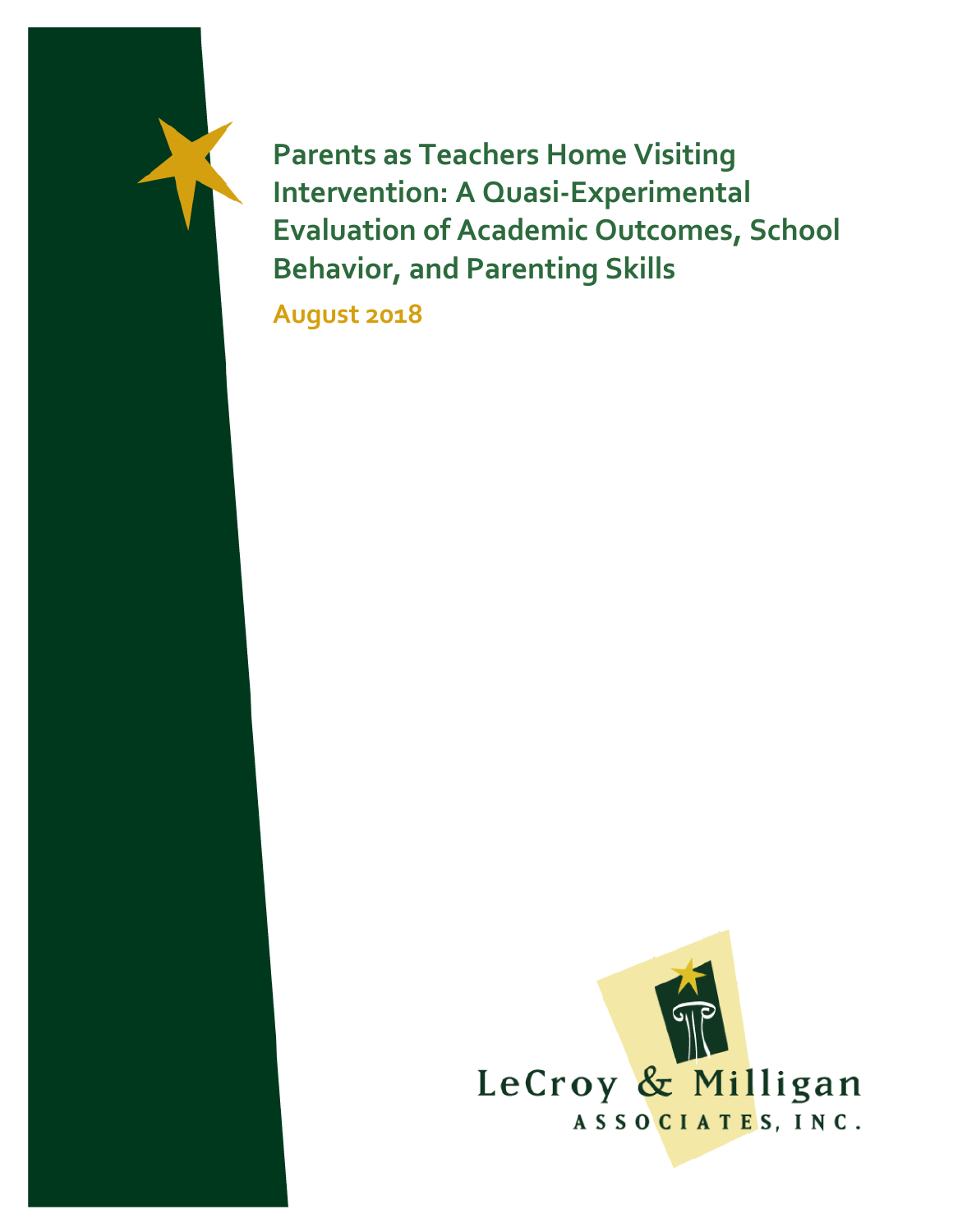## **Parents as Teachers Home Visiting Program: A Quasi-Experimental Evaluation of Academic Outcomes, School Behavior, and Parenting Skills**

### **August 2018**

#### **Submitted to:**

Parents as Teachers, Inc. 2228 Ball Drive St. Louis, MO 63146 Ph: (866) 728-4968 Fax: (314) 432-8963 ParentsAsTeachers.org



#### **Submitted by:**

LeCroy & Milligan Associates, Inc. 2002 N. Forbes Blvd. Suite 108 Tucson, AZ 85745 Ph: (520) 326-5154 Fax: (520) 326-5155 [www.lecroymilligan.com](http://www.lecroymilligan.com/)



#### **Acknowledgments:**

The evaluation team for this project would like to thank Allison Kemner, Vice President for Research and Quality, PATNC, and program administrators for PAT at Sunnyside Unified School District, Joan Katz and Adriana Huerta, for their extensive efforts with coordination, oversight, and guidance of this study. The evaluation team includes Greg Goodman, MS, Michele Schmidt, MPA, and Michel Lahti, PhD.

#### **About LeCroy & Milligan Associates:**

Founded in 1991, LeCroy & Milligan Associates, Inc. is a consulting firm specializing in social services and education program evaluation and training that is comprehensive, research-driven and useful. Our goal is to provide effective program evaluation and training that enables stakeholders to document outcomes, provide accountability, and engage in continuous program improvement. With central offices located in Tucson, Arizona, LeCroy & Milligan Associates has worked at the local, state and national level with a broad spectrum of social services, criminal justice, education and behavioral health programs.

#### **Suggested Citation:**

LeCroy & Milligan Associates, Inc. (2018). *Parents as Teachers Home Visiting Intervention: A Quasi-Experimental Evaluation of Academic Outcomes, School Behavior, and Parenting Skills*. Tucson, AZ.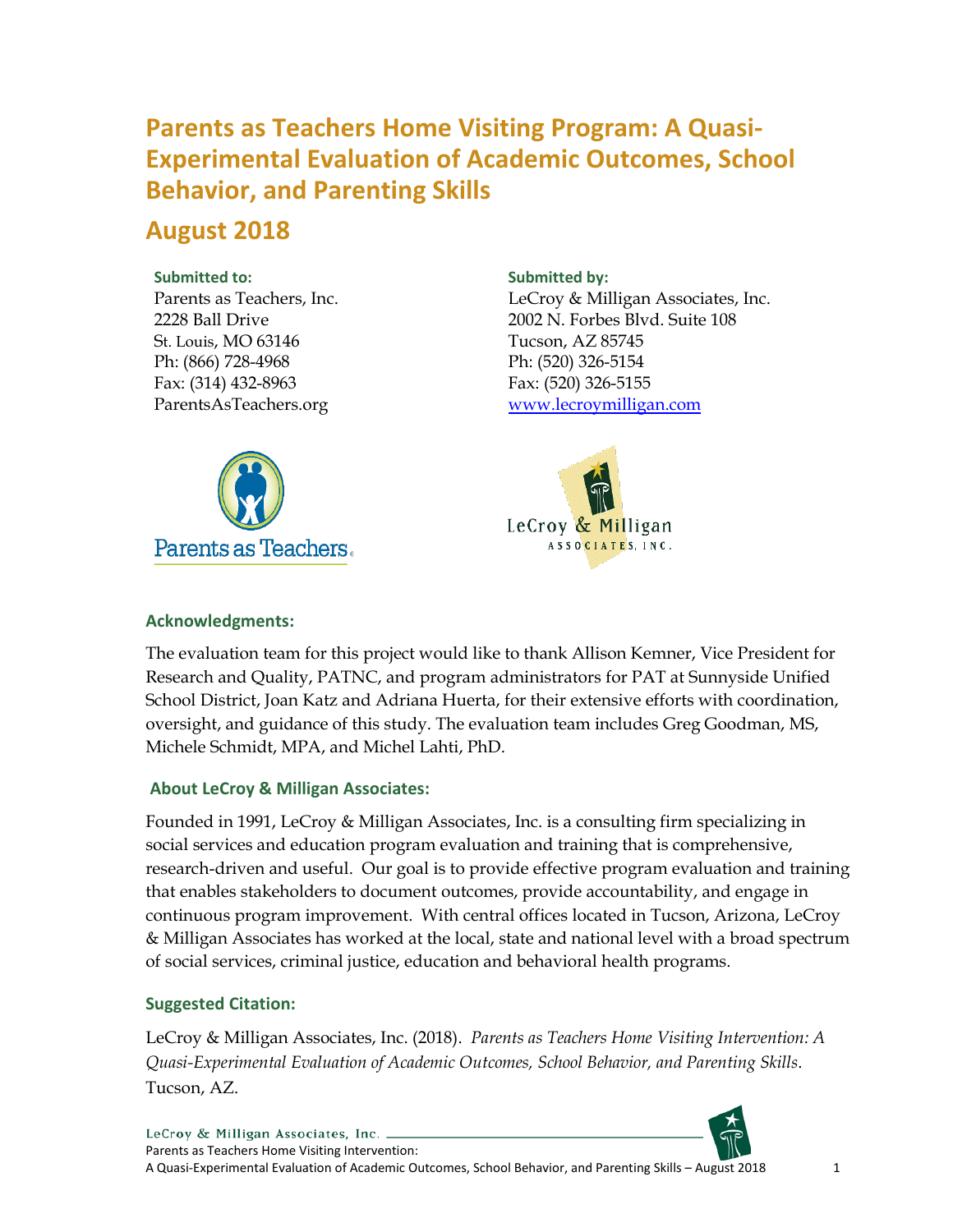# **Table of Contents**

| Sunnyside Unified School District Parents as Teachers Program Effect on Student and                                                                                                                                                                                                                                                                                                                                                                             |  |
|-----------------------------------------------------------------------------------------------------------------------------------------------------------------------------------------------------------------------------------------------------------------------------------------------------------------------------------------------------------------------------------------------------------------------------------------------------------------|--|
| $\label{eq:1} \mbox{Introduction} \,\, \ldots \,\, \ldots \,\, \ldots \,\, \ldots \,\, \ldots \,\, \ldots \,\, \ldots \,\, \ldots \,\, \ldots \,\, \ldots \,\, \ldots \,\, \ldots \,\, \ldots \,\, \ldots \,\, \ldots \,\, \ldots \,\, \ldots \,\, \ldots \,\, \ldots \,\, \ldots \,\, \ldots \,\, \ldots \,\, \ldots \,\, \ldots \,\, \ldots \,\, \ldots \,\, \ldots \,\, \ldots \,\, \ldots \,\, \ldots \,\, \ldots \,\, \ldots \,\, \ldots \,\, \ldots \,\,$ |  |
|                                                                                                                                                                                                                                                                                                                                                                                                                                                                 |  |
|                                                                                                                                                                                                                                                                                                                                                                                                                                                                 |  |
|                                                                                                                                                                                                                                                                                                                                                                                                                                                                 |  |
|                                                                                                                                                                                                                                                                                                                                                                                                                                                                 |  |
|                                                                                                                                                                                                                                                                                                                                                                                                                                                                 |  |
|                                                                                                                                                                                                                                                                                                                                                                                                                                                                 |  |
|                                                                                                                                                                                                                                                                                                                                                                                                                                                                 |  |
|                                                                                                                                                                                                                                                                                                                                                                                                                                                                 |  |
|                                                                                                                                                                                                                                                                                                                                                                                                                                                                 |  |
|                                                                                                                                                                                                                                                                                                                                                                                                                                                                 |  |
|                                                                                                                                                                                                                                                                                                                                                                                                                                                                 |  |
|                                                                                                                                                                                                                                                                                                                                                                                                                                                                 |  |
|                                                                                                                                                                                                                                                                                                                                                                                                                                                                 |  |
|                                                                                                                                                                                                                                                                                                                                                                                                                                                                 |  |
|                                                                                                                                                                                                                                                                                                                                                                                                                                                                 |  |
|                                                                                                                                                                                                                                                                                                                                                                                                                                                                 |  |
|                                                                                                                                                                                                                                                                                                                                                                                                                                                                 |  |
|                                                                                                                                                                                                                                                                                                                                                                                                                                                                 |  |
|                                                                                                                                                                                                                                                                                                                                                                                                                                                                 |  |
|                                                                                                                                                                                                                                                                                                                                                                                                                                                                 |  |
|                                                                                                                                                                                                                                                                                                                                                                                                                                                                 |  |
|                                                                                                                                                                                                                                                                                                                                                                                                                                                                 |  |
|                                                                                                                                                                                                                                                                                                                                                                                                                                                                 |  |
|                                                                                                                                                                                                                                                                                                                                                                                                                                                                 |  |
|                                                                                                                                                                                                                                                                                                                                                                                                                                                                 |  |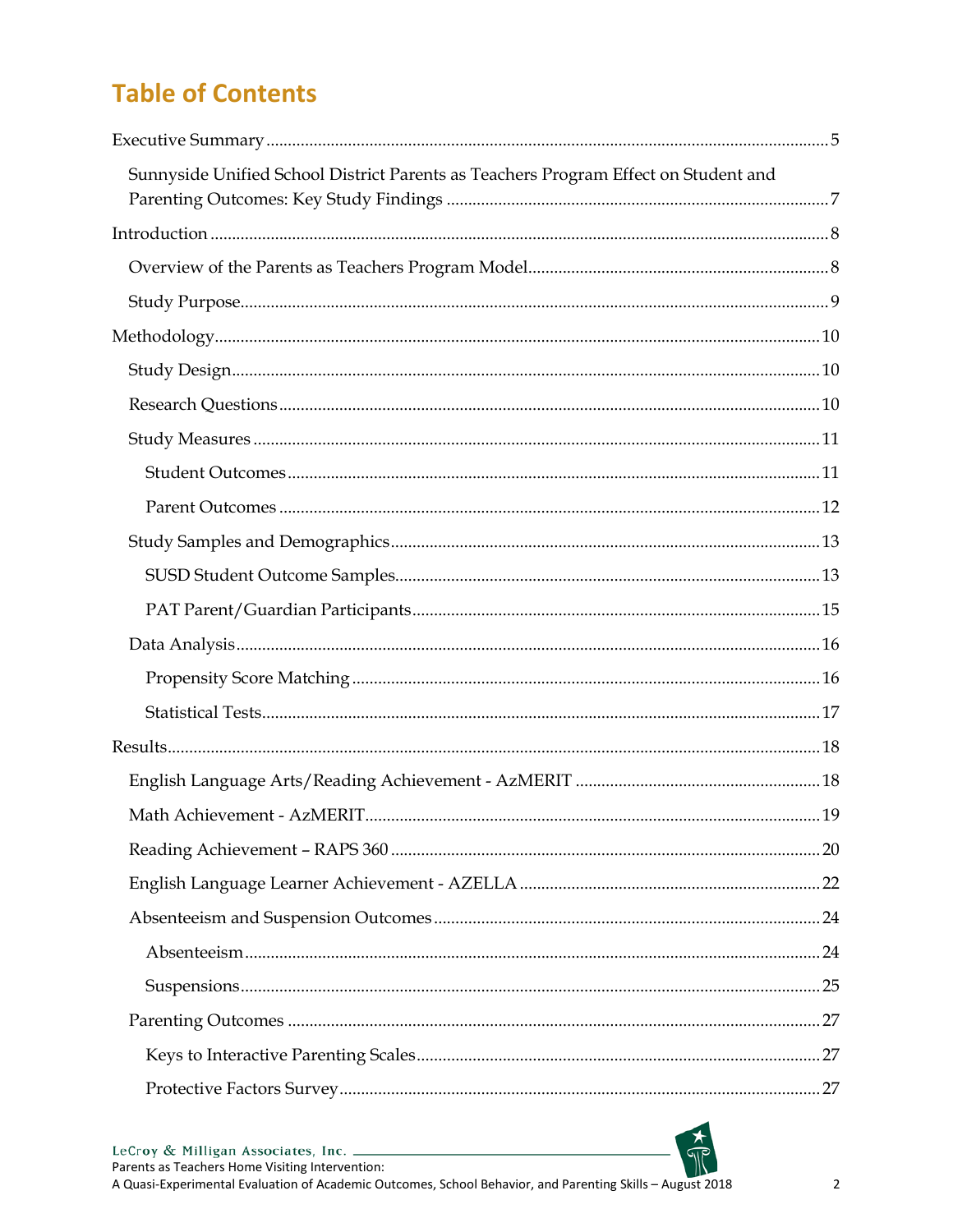# **List of Exhibits**

| Exhibit 3. Demographic Characteristics of PAT and Non-PAT Students in the AzMERIT<br>Outcomes Study Sample and Chi Square Baseline Equivalence Test Results 14              |
|-----------------------------------------------------------------------------------------------------------------------------------------------------------------------------|
| Exhibit 4. Demographic Characteristics of PAT and Non-PAT Students for the RAPS 360 and<br>School Outcomes Study Sample and Chi Square Baseline Equivalence Test Results 15 |
| Exhibit 5. Demographic Characteristics of PAT and Non-PAT Students for AZELLA Sample and                                                                                    |
| Exhibit 6. AzMERIT ELA Mean Scores for PAT and Non-PAT Comparison Group Students,                                                                                           |
| Exhibit 7. Line Graph of AzMERIT ELA Mean Scores for PAT and Non-PAT Comparison Group                                                                                       |
| Exhibit 8. AzMERIT Math Mean Scores for PAT and Non-PAT Comparison Group Students,                                                                                          |
| Exhibit 9. RAPS 360 Fluency Scale Scores for PAT and Non-PAT Comparison Group Students,                                                                                     |
| Exhibit 10. RAPS 360 Grade Level Scores on RAPS 360 Subscales for PAT and Non-PAT                                                                                           |
| Exhibit 11. Pearson Correlations, Means, and Standard Deviations Associated with AZELLA                                                                                     |
| Exhibit 12. AZELLA Reading and Writing Scores for PAT and Non-PAT Comparison Group                                                                                          |
| Exhibit 13. AZELLA Total Scores for PAT and Non-PAT Comparison Group Students 23                                                                                            |
| Exhibit 14. Average Absence Rates by PAT and Non-PAT Comparison Group Students, 2014 to                                                                                     |
| Exhibit 15. Bar Chart of Average Absence Rates by PAT and Non-PAT Comparison Group                                                                                          |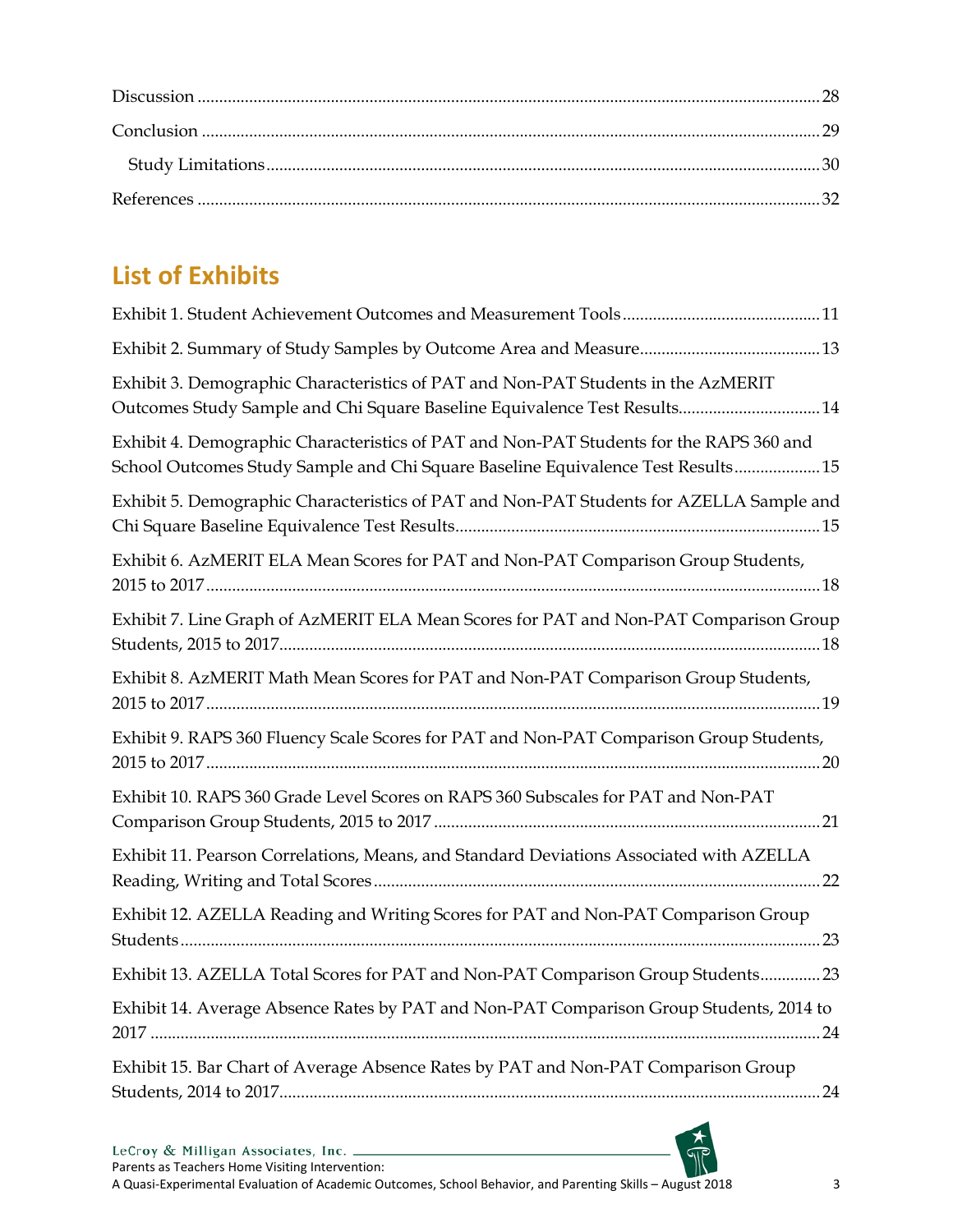| Exhibit 16. In-School Suspension Days by PAT and Non-PAT Comparison Students, 2015 to |  |
|---------------------------------------------------------------------------------------|--|
|                                                                                       |  |
| Exhibit 17. Categories of Out-of-School Suspension Days by PAT and Non-PAT Comparison |  |
| Exhibit 18. Change in PAT Parents' Total Average KIPS Pretest and Posttest Scores 27  |  |
| Exhibit 19. Change in PAT Parents' PFS Subscale Pretest and Posttest Scores 27        |  |

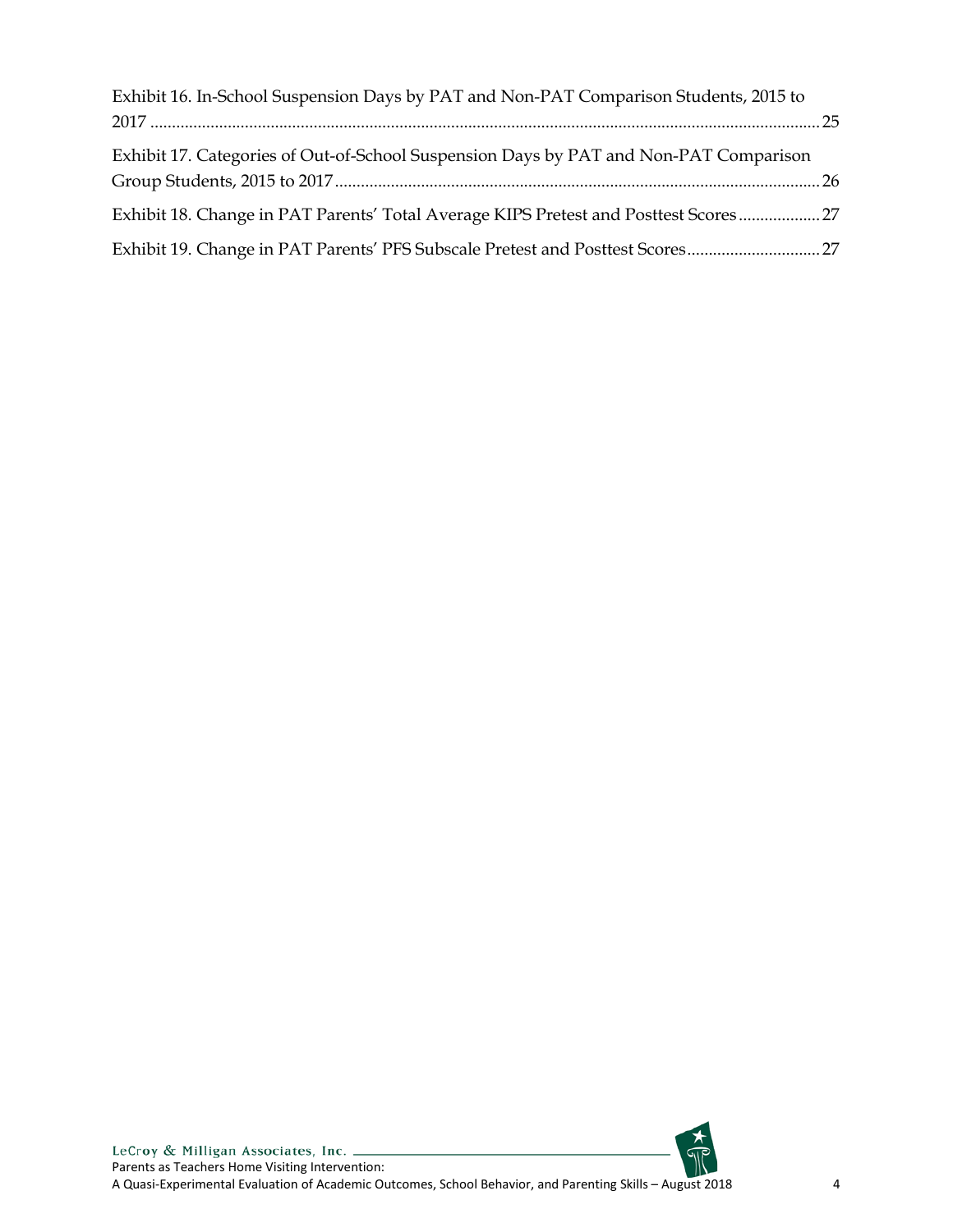# <span id="page-5-0"></span>Executive Summary

The aim of this study was to estimate the program effect of the Parents as Teachers (PAT) home visiting intervention on Sunnyside Unified School District (SUSD) students and their parents who participated in the program (i.e., PAT group), relative to a comparison group of SUSD students who did not participate in the PAT program (non-PAT group). Using a matched comparison group quasi-experimental design, this study assessed three years of academic and school outcomes in the areas of:

- Reading and math standardized assessment scores;
- Achievement of English language proficiency of English Language Learner (ELL) students; and
- School indicators of absentee rates and number of suspensions.

This study also examined change in parenting skills of parents who participated in the PAT program from baseline to posttest assessment using the Keys to Interactive Parenting Skills (KIPS) and the Protective Factors Survey (PFS).

**Findings on Student Achievement in ELA/Reading**: PAT students demonstrated significantly higher AzMERIT ELA/reading assessment outcome scores from 2015 to 2017 than the matched non-PAT comparison group (*p* < .05). PAT students also performed significantly better than the matched non-PAT comparison group on RAPS 360 Phonics (in 2015, 2016, and 2017) and Comprehension (in 2017) subscales ( $p < .01$ ). However, total RAPS 360 fluency scale scores and other subscale scores did not show a significant difference over time between the two groups.

**Findings on Student Achievement in Math**: PAT students demonstrated a significantly higher math gain score from 2015 to 2017 on the AzMERIT math scale scores than the matched non-PAT comparison group ( $p < .001$ ).

**Findings on AZELLA Reading, Writing and Total Scores**: PAT ELL students significantly outperformed non-PAT ELL students in Reading, Writing and Total in 2015; Writing and Total in 2016; and Writing in 2017. (*p* < .05).

**Findings on School Indicators of Absence Rates and Days Suspended**: PAT participants had significantly lower average rates of absenteeism than non-PAT comparison students in 2014, 2015, 2016, and 2017 (*p* < .000). PAT participants had significantly fewer out-of-school suspension days than non-PAT comparison students in 2015. (*p* < .05).

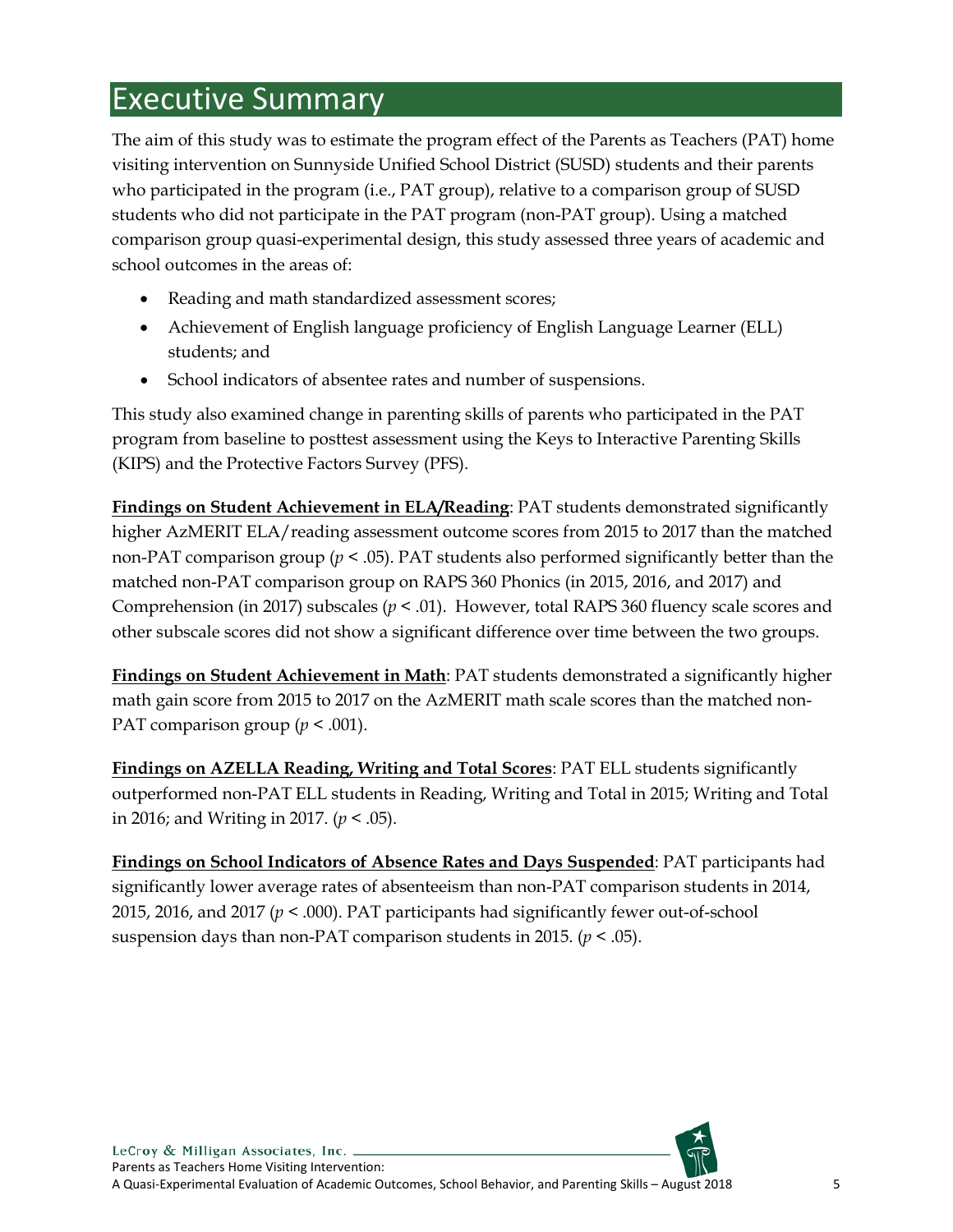**Findings on PAT Parent Assessments**: PAT parents showed significant improvement in parenting quality over time, based total mean scores from pretest to posttest as measured by the Keys to Interactive Parenting Scale (KIPS). PAT parents also showed significant improvements over time in three of the four the Protective Factors Survey (PFS) domains of family functioning, social support, and concrete support from pretest to posttest. For significant assessments, the posttest mean of parents after program implementation was statistically significantly higher than their pretest means at the start of the program  $(p < .01)$ .

A summary of key findings is shown in the infographic on the next page of this report. This study shows promising results that participation in the PAT program in early childhood may lead to better academic outcomes in the future. Likewise, assessments of PAT parents showed a statistically significant improvement in parenting quality after program participation, which likely supported the positive academic gains realized by their children. Giving the positive findings of this study, further investigation of how participation in the PAT program impacts child and parent outcomes is warranted. Additional co-variates could include measuring program fidelity to the PAT National Center (PATNC) model and dosage of programming received (e.g., frequency of home visits, duration of program participation). As PATNC continues to collaborate with SUSD, additional data available in the coming years will allow for more rigorous analysis. Once a larger cohort of PAT participants advances into higher grades and completes academic assessments, there will be a better opportunity to evaluate relationships and differences between school outcomes and variables predictive of PAT participation.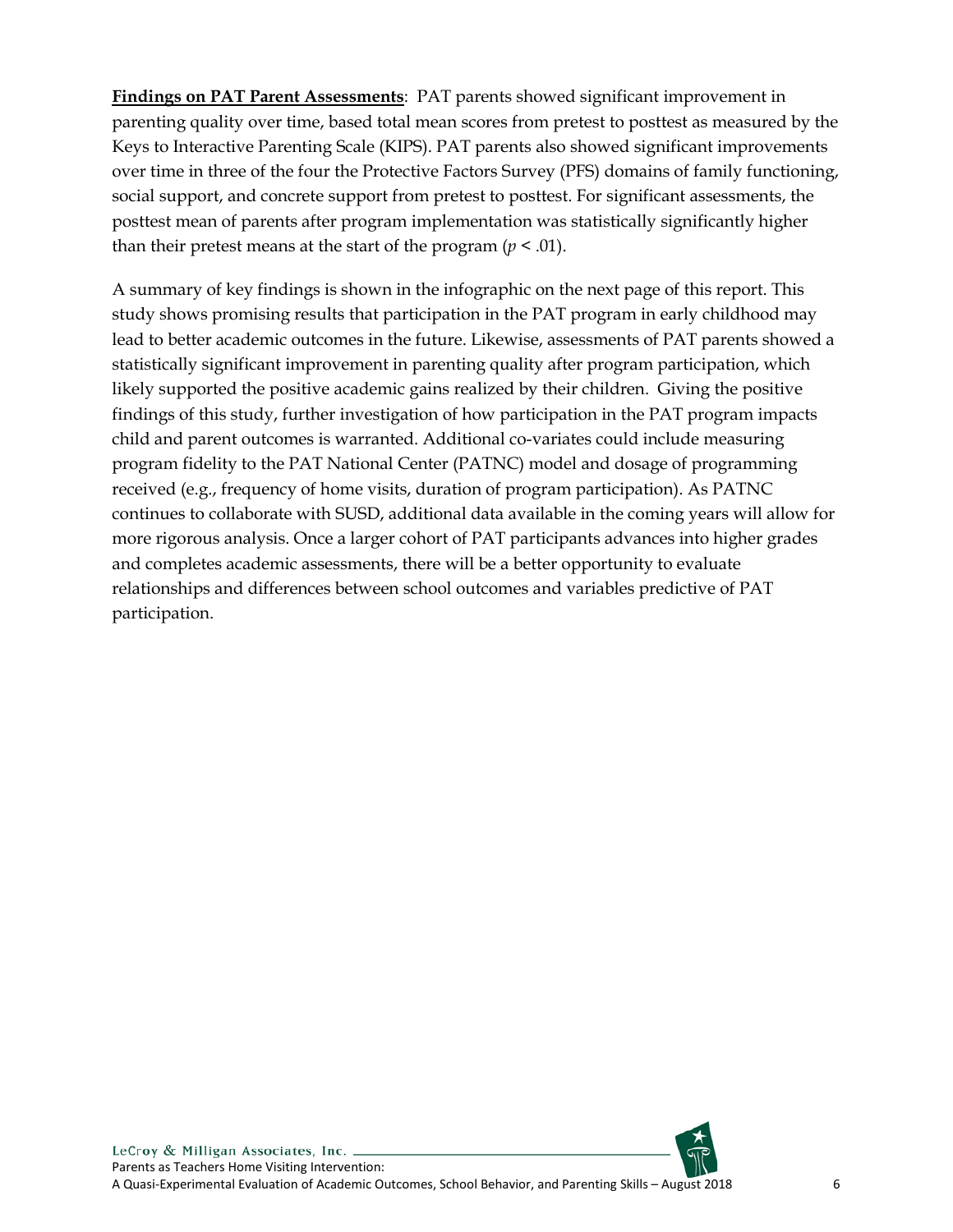### <span id="page-7-0"></span>**Sunnyside Unified School District Parents as Teachers Program Effect on Student and Parenting Outcomes: Key Study Findings**

| <b>Outcome Area</b>                       | <b>Research Question</b>                                                                                                                               | <b>Result</b>                                                                                                                                                                          |
|-------------------------------------------|--------------------------------------------------------------------------------------------------------------------------------------------------------|----------------------------------------------------------------------------------------------------------------------------------------------------------------------------------------|
| <b>ELA/Reading</b>                        | Is there a difference in reading<br>outcomes between PAT and non-<br>PAT students as measured by<br>the AzMERIT ELA assessment?                        | PAT students demonstrated significantly<br>higher AzMERIT ELA/reading assessment<br>outcome scores from 2015 to 2017 than the<br>matched non-PAT comparison group.                     |
| <b>Achievement</b>                        | Is there a difference in reading<br>outcomes in fluency between<br>PAT and non-PAT students as<br>measured by RAPS 360?                                | PAT students performed significantly better<br>than the matched non-PAT comparison group<br>on RAPS 360 Phonics (in 2015, 2016, and<br>2017) and Comprehension (in 2017)<br>subscales. |
| Math                                      | Is there a difference in math<br>outcomes between PAT and non-<br>PAT comparison students as<br>measured by the state<br>standardized math test?       | PAT students produced a significantly higher<br>gain score from 2015 to 2017 on AzMERIT<br>math scale scores than the matched non-PAT<br>comparison group.                             |
| <b>English</b><br>Language<br>Proficiency | Is there a difference in reading<br>outcomes between PAT and non-<br>PAT students as measured by<br>the AZELLA?                                        | PAT ELL students significantly outperformed<br>non-PAT ELL students on the AZELLA in<br>Reading, Writing and Total in 2015;<br>Writing and Total in 2016; and Writing in<br>2017.      |
| Absenteeism                               | Is there a difference between<br>PAT and non-PAT students on<br>child school indicators of<br>absence rates in the last three<br>school years?         | PAT participants had significantly lower<br>average rates of absenteeism than non-PAT<br>comparison students in 2014, 2015, 2016,<br>and 2017.                                         |
| <b>Suspensions</b>                        | Is there a difference between<br>PAT and non-PAT students<br>number of suspensions (in-school<br>and out-of-school) in the last<br>three school years? | PAT participants had significantly fewer out-<br>of-school suspension days than non-PAT<br>comparison students in 2015.                                                                |
| <b>Parenting</b><br>Quality               | To what extent does the PAT<br>intervention improve parenting<br>skills from pre to post<br>intervention?                                              | PAT parents demonstrated significantly<br>improved parenting quality from their initial<br>KIPS assessment to a subsequent assessment<br>performed over the course of the program.     |
| <b>Protective</b><br><b>Factors</b>       | To what extent does the PAT<br>intervention improve four<br>protective factor domains from<br>pre to post intervention?                                | PAT parents showed significant<br>improvements over time in three of the four<br>protective factor domains: family<br>functioning, social support, and concrete<br>support.            |

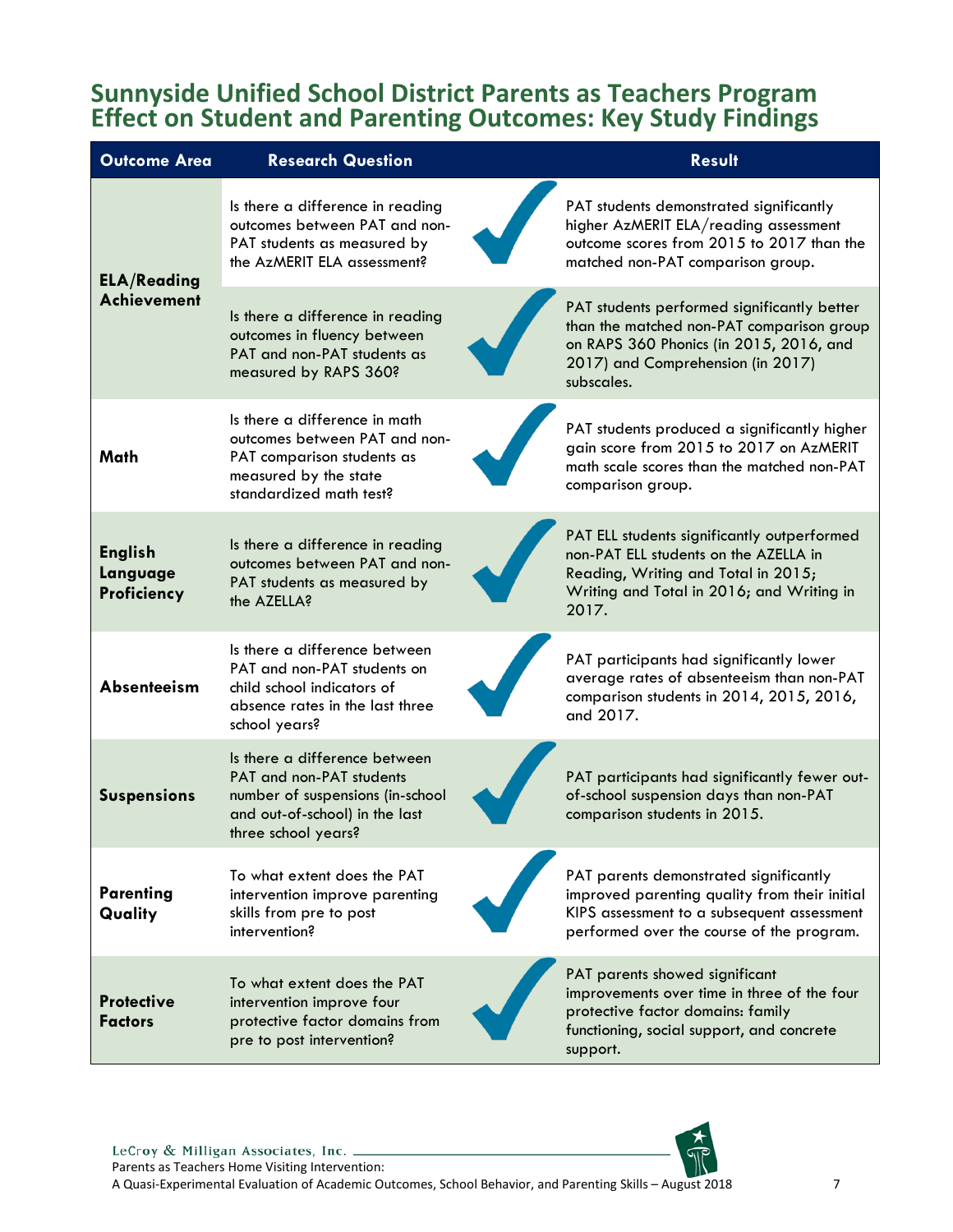# <span id="page-8-0"></span>Introduction

LeCroy & Milligan Associates was commissioned by Parents as Teachers National Center, Inc. to conduct an outcome study that examines the effect of the Parents as Teachers (PAT) home visitation program intervention on parents and children in Sunnyside Unified School District (SUSD) in Pima County, Arizona, compared with matched-comparison group of similar children in SUSD who did not participate in the PAT program. The PAT program has been in operation in the SUSD since 1996 and serves more than 400 families annually, providing information, support, and encouragement for parents to help their children develop optimally during the crucial early years before school. Affiliates need to demonstrate annually that they are meeting PAT Essential Requirements by submitting data to the PAT National Center. Every 5 years, affiliates continue to go through this Quality Endorsement and Improvement Process. In 2017, the SUSD PAT program achieved Blue Ribbon Affiliate Status by meeting 85 of 100 quality standards. The SUSD PAT has consistently maintained this level of quality since 2016.

### <span id="page-8-1"></span>**Overview of the Parents as Teachers Program Model**

PAT is an innovative, home-based intervention that provides childhood family support and parent education beginning with pregnancy and extending until entry into kindergarten (PAT, 2018). Certified Parent Educators (PE) are at the heart of the PAT model. PEs visit parents and children at home for approximately one hour every week, every other week, or monthly, depending upon the specific needs of the family. The Parents as Teachers National Center (PATNC) has developed the comprehensive research- and evidence-based *Foundational Curriculum* (2017), covering prenatal to three years, and *Foundational 2 Curriculum* (2014), covering three years through Kindergarten. This curriculum is implemented as part of the PAT model during each visit with the following goals:

- (1) Increasing parent knowledge of early childhood development (e.g., parents are taught to identify and encourage the development of age appropriate milestones in language, cognitive, social-emotional, and motor skills);
- (2) Improving parenting practices (e.g., parents practice positive parent-child interactions that are nurturing, responsive, and supportive of the child's learning and development);
- (3) Providing early detection of developmental delays and/or health issues (e.g. PAT children are given a health screening that evaluates health status, safety, vision, and hearing, in addition, a developmental screening is completed that assesses language, cognitive, social-emotional, and motor development. Child development is then monitored during each subsequent visit);
- (4) Preventing child abuse and neglect (e.g., strengthening families by developing protective factors, such as parental resilience, social connectedness, and concrete support); and
- (5) Increasing children's school readiness and school success (e.g., teaching parents to promote healthy child brain development through daily play and hands-on experiences).

LeCroy & Milligan Associates, Inc. . Parents as Teachers Home Visiting Intervention:

A Quasi-Experimental Evaluation of Academic Outcomes, School Behavior, and Parenting Skills – August 2018 8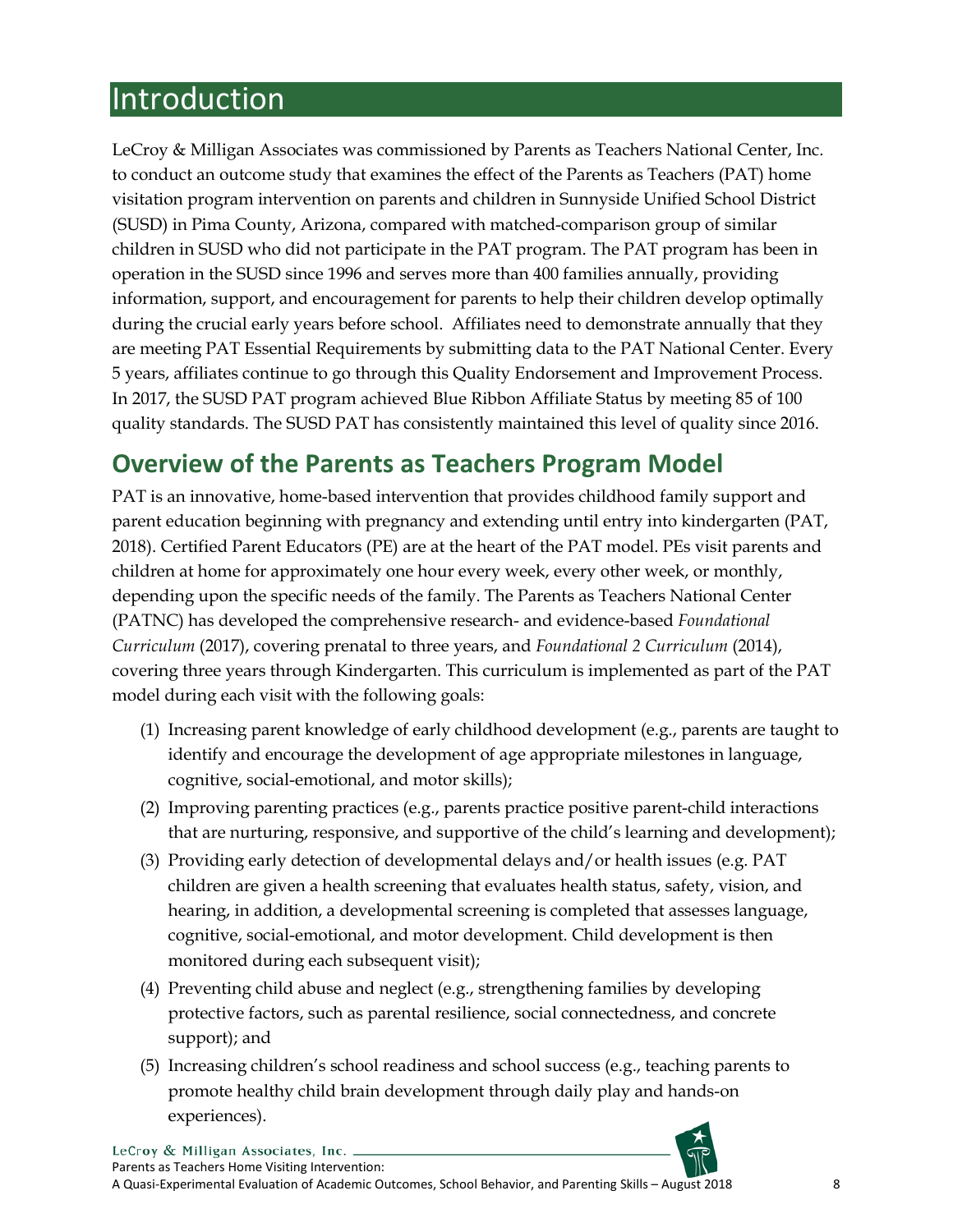The curriculum focuses on three central developmental topics: (1) parent-child interactions (i.e., increasing positive parenting behaviors and promoting child development through parent-child activities); (2) development centered parenting (i.e., the connection between child development and parenting including a focus on attachment, discipline, health, nutrition, safety, sleep, transitions/routines, healthy births); and (3) family well-being (i.e., family strengths, capabilities, skills, fostering protective factors). In addition to these structured home visits, PAT provides families with monthly (or more frequent) group gatherings including family activities, presentations, community events, parent cafes, and group meetings. These venues provide families with social support and the opportunity to obtain information and share experiences with their peers. Further, PAT provides annual health, hearing, vision, and developmental screenings, starting within 90 days of enrollment. For the SUSD PAT program, the Parent Educators are bi-lingual and conduct home visits in the family's preferred language. Additionally, curriculum and materials are available in both English and Spanish languages. The *PAT Foundational Training Guide* (PATNC, 2015) includes several modules on cultural competency, encouraging parent educators to understand the cultures of the families served in order to provide culturally appropriate parent education.

### <span id="page-9-0"></span>**Study Purpose**

The aim of this study was to estimate the program effect of the PAT home visiting intervention on SUSD students and their parents who participated in the program (i.e., PAT group), relative to a comparison group of SUSD students who did not participate in the PAT program (non-PAT group). Using a matched comparison group quasi-experimental design, this study assessed three years of academic and school outcomes in the areas of:

- Reading and math standardized assessment scores;
- Achievement of English language proficiency of English Language Learner (ELL) students; and
- School indicators of absentee rates and number of suspensions.

This study also examined change in parenting skills of parents who participated in the PAT program from baseline to posttest assessment (within group change) on two parenting measures: Keys to Interactive Parenting Scale (KIPS) and the Protective Factors Survey (PFS).

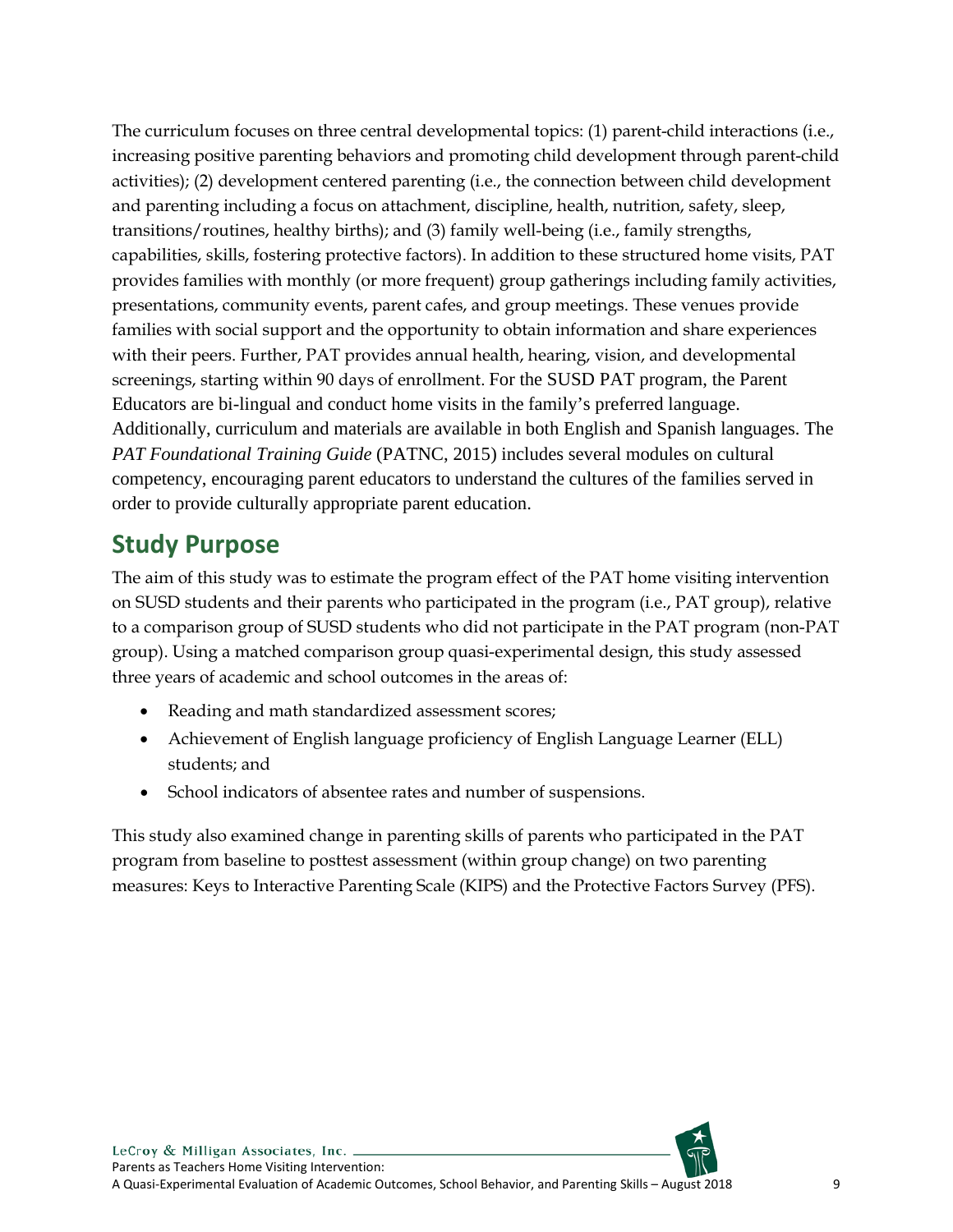# <span id="page-10-0"></span>Methodology

## <span id="page-10-1"></span>**Study Design**

The evaluation of PAT, as implemented in SUSD, uses a matched comparison group quasiexperimental design. Analysis of student outcomes is guided by the U.S. Department of Education *What Works Clearinghouse* (WWC) recommendations on how best to conduct student achievement research (WWC, 2017). These recommendations are applied as part of a betweengroups design where the treatment group (families who received PAT programming) and a comparison group (families who did not receive PAT programming) on student achievement and reading assessments are evaluated. Students in grades pre-K through 12th who participated in the PAT program were matched to comparison students in SUSD, based on key demographic variables: gender, ethnicity, special education students (SPED), English Language Learner (ELL) students, and receipt of free or reduced-price lunch. Propensity Score matching was utilized to match one treatment case for every five comparison cases (1:5) based on each case's propensity score (Randolph, Falbe, Manuel, & Balloun, 2014). The evaluation presents results comparing outcomes of PAT and non-PAT students for three school fiscal years (SY) 2014-2015 (Year 1), 2015-2016 (Year 2), and 2016-2017 (Year 3).

### <span id="page-10-2"></span>**Research Questions**

There is limited research establishing if and how PAT participation effects specific forms of academic achievement, such as reading and math abilities, and no past research on the effect that PAT has on school absenteeism or suspensions. This study fills these gaps by answering the following research questions:

- (1) To what extent does the PAT intervention result in statistically significant increases in student reading and math assessment scores compared to a comparison group of non-PAT students?
- (2) To what extent do English Language Learner (ELL) students that receive the PAT intervention achieve English language proficiency compared to a comparison group of ELL non-PAT participants?
- (3) Is there a difference between PAT and non-PAT students on child school indicators of absentee rates and number of suspensions (in-school and out-of-school) in the last three school years?
- (4) To what extent does the PAT intervention improve parenting skills from baseline to posttest assessment (within group change) on two parenting measures?

Based on past research, it was hypothesized that the PAT group would outperform the non-PAT group on each of the outcomes and that parenting post-test scores would be significantly higher than pre-test scores.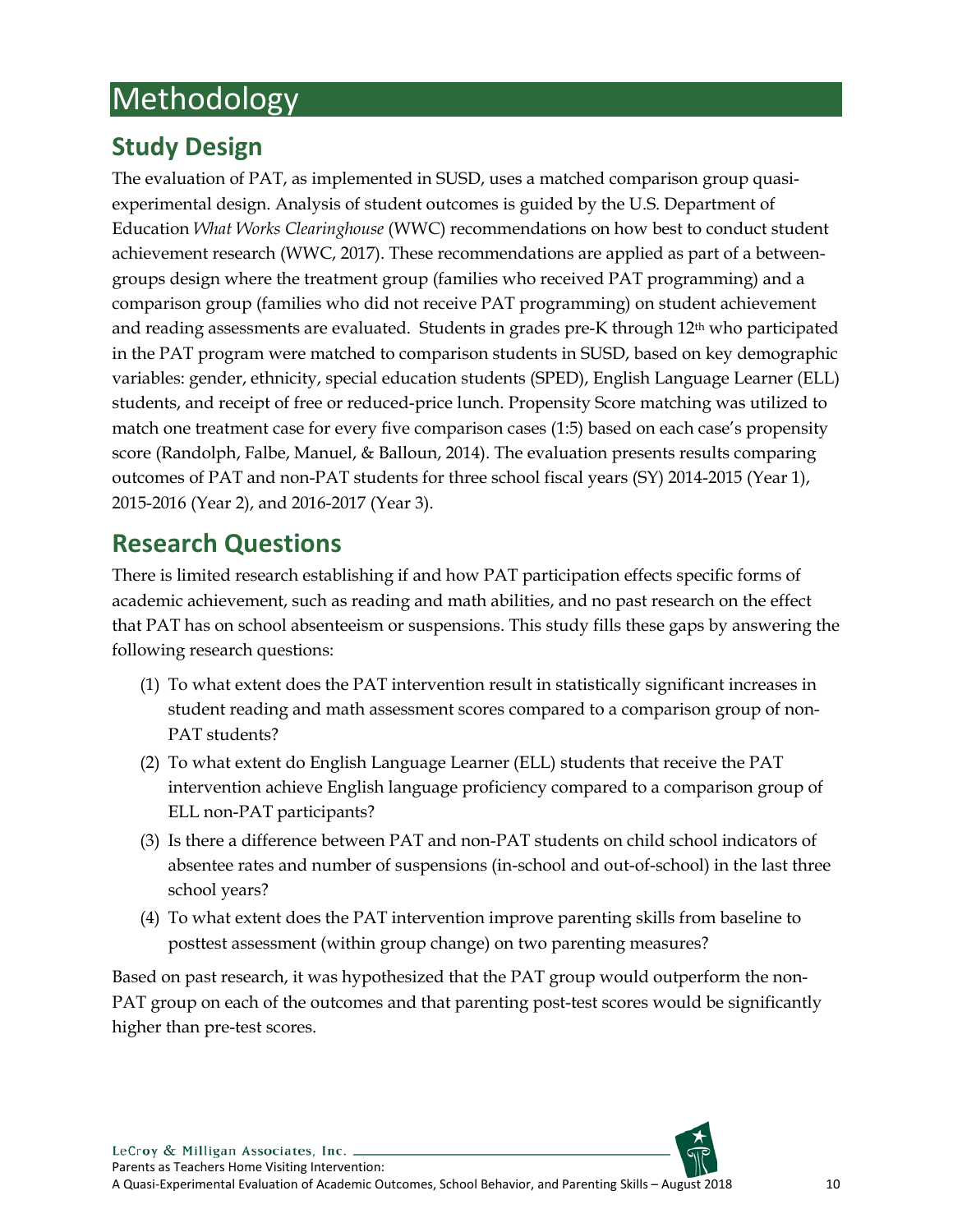## <span id="page-11-0"></span>**Study Measures**

### <span id="page-11-1"></span>**Student Outcomes**

This study examined the impact of the PAT SUSD intervention on PAT and non-PAT SUSD students in the areas of English Language Arts (ELA)/reading and math achievement. The student achievement outcomes, measurement, and tools utilized for this study are summarized in Exhibit 1.

| <b>Outcomes</b><br><b>Measured</b>        | <b>Measure</b>                                              | <b>Measurement Tool</b>                                          | <b>Tool Description</b>                                                                                                                                                                   |
|-------------------------------------------|-------------------------------------------------------------|------------------------------------------------------------------|-------------------------------------------------------------------------------------------------------------------------------------------------------------------------------------------|
|                                           | <b>Reading Score</b>                                        | <b>AzMERIT</b>                                                   | AzMERIT is an annual statewide<br>test that was administered to<br>Arizona students every spring for<br>SY2015, 2016, and 2017                                                            |
| English<br>Language Arts<br>(ELA)/Reading | Phonics,<br>Comprehension, and<br><b>Fluency Scores</b>     | <b>Reading Analysis and</b><br>Prescription System (RAPS)<br>360 | RAPS 360 is a computerized<br>reading assessment program<br>administered to students to<br>identify strengths and<br>weaknesses in Phonics,<br>Comprehension, and Fluency.                |
| English<br>Language<br>Proficiency        | Reading Score,<br><b>Writing Score, Total</b><br>Score      | Arizona English Language<br>Learner Assessment<br>(AZELLA)       | Arizona English Language<br>Learner Assessment (AZELLA) is a<br>standards-based assessment with<br>state and federal requirements<br>to measure students' English<br>language proficiency |
| Math                                      | Math Score                                                  | AzMERIT                                                          | AzMERIT is an annual statewide<br>test that was administered to<br>Arizona students every spring for<br>SY2015, 2016, and 2017                                                            |
| School<br>Outcomes                        | <b>Absence Rates</b><br>In and Out-of-School<br>Suspensions | SUSD Administrative Data                                         | Administrative data submitted by<br>SUSD and matched to PAT and<br>non-PAT study groups.                                                                                                  |

<span id="page-11-2"></span>Exhibit 1. Student Achievement Outcomes and Measurement Tools

#### *Arizona Measurement of Educational Readiness to Inform Teaching (AzMERIT)*

The Arizona Measurement of Educational Readiness to Inform Teaching (AzMERIT; Arizona Department of Education [ADE] & American Institutes for Research [AIR], 2017) is an annual statewide student achievement test administered every Spring beginning in SY2015. This test assesses ELA/reading achievement and math achievement for students in grades 3-11. For the current study, the SY2015 AzMERIT ELA and math assessment scores were used as the initial measures for comparing PAT and non-PAT students in the analytic sample. AzMERIT data collected in SY2016 and SY2017 were used as the comparison data to examine change over time. The AzMERIT is an online assessment taken in two or three discrete test sessions. The instrument's items include a variety of selected responses, machine scored constructed responses (i.e., graphic response, natural language, equation response, hot text, table input items), and essay responses. The Cronbach's alpha for the ELA and math AzMERIT is

LeCroy & Milligan Associates, Inc. Parents as Teachers Home Visiting Intervention:

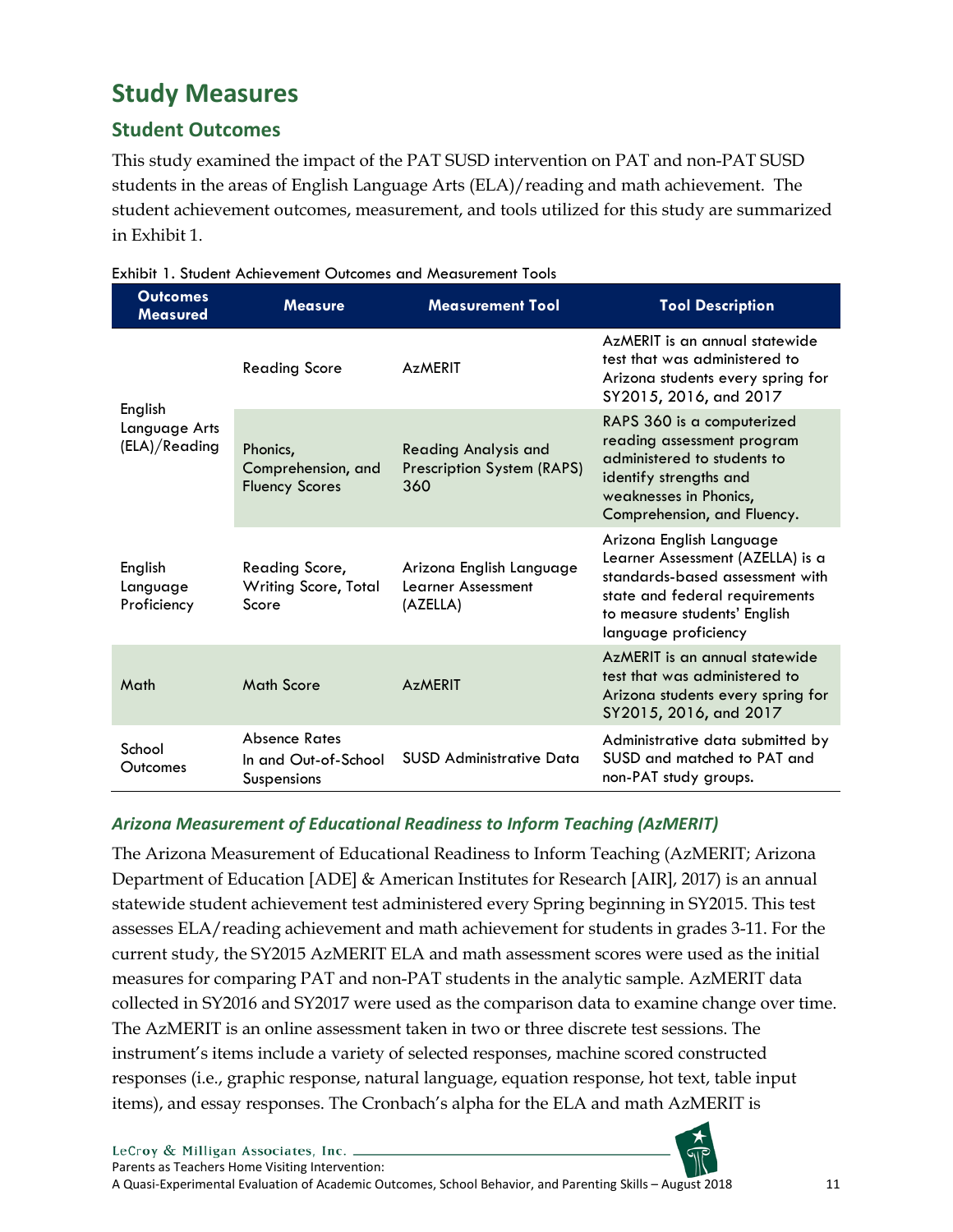uniformly in the 0.90 range, which is consistent with most other similar length achievement tests (ADE & AIR, 2017; Cronbach, 1951; Nunnaly, 197[81\)](#page-12-1).

#### *The Reading Analysis and Prescription System (RAPS) 360*

The Reading Analysis and Prescription System (RAPS 360; Mindplay & Methods and Solutions, Inc., 2015) is a computerized reading assessment program administered to students to identify strengths and weaknesses in various areas of reading. The RAPS 360 assesses eight domains of reading including: Comprehension, Phoneme Segmentation, Listening Vocabulary, Phonics-Decoding/Encoding, Visual Scanning Efficiency, Natural Fluency, Expected Fluency, and the Pause-Assisted Fluency and takes between 20-45 minutes to complete. The current study evaluated RAPS 360 results in the three specific areas of Comprehension, Phonics, and Fluency. The Fall SY2014 benchmark assessments in these three areas were used as baseline measures for comparing PAT and non-PAT students in the analytic sample.

#### *Arizona English Language Learner Assessment (AZELLA)*

The Arizona English Language Learner Assessment (AZELLA; ADE & Harcourt Assessment, Inc., 2007) measures students' English language proficiency; students who score *Proficient* on the test are deemed to have sufficient English proficiency to be placed in mainstream, English speaking classrooms (ADE, 2014). The AZELLA assesses listening, speaking, reading, and writing ability; the current study evaluated the reading and writing subscales along with AZELLA total scores, with SY2014 as the baseline measure for comparing PAT and non-PAT students in the analytic sample. Past research indicates that the Cronbach's alpha for the total AZELLA scores was 0.87 and the average machine Cronbach's alpha across grades was 0.83 (ADE, 2016). AZELLA scores showed strong internal consistency with Cronbach alpha scores ranging from .93 to .97.

#### *School Attendance and Suspensions*

SUSD administrative data on number of absences, in-school suspensions, and out-of-school suspensions were analyzed to compare school attendance and behavior for PAT participants versus non-PAT participants for SY2015, 2016, and 2017.

### <span id="page-12-0"></span>**Parent Outcomes**

 $\overline{a}$ 

#### *Keys to Interactive Parenting Scales (KIPS)*

The Keys to Interactive Parenting Scales (KIPS) is a validated, structured observational assessment that examines caregiver-child interactions during play (Comfort & Gordon, 2006; Comfort, Gordon, & Naples, 2011; Comfort et al., 2010; Comfort, Gordon & Unger, 2006). The KIPS was completed annually by PAT staff and was used to determine the extent to which the PAT intervention improved skills in parent-child relationships, learning, and confidence as parents. The data were analyzed as pretest/posttest paired scores. The KIPS is an observational

LeCroy & Milligan Associates, Inc. \_



<span id="page-12-1"></span> $1$ Cronbach (1951) and Nunnaly (1978) report that a Cronbach alpha score of .70 or higher demonstrates strong internal consistency or average correlation of items in a survey instrument.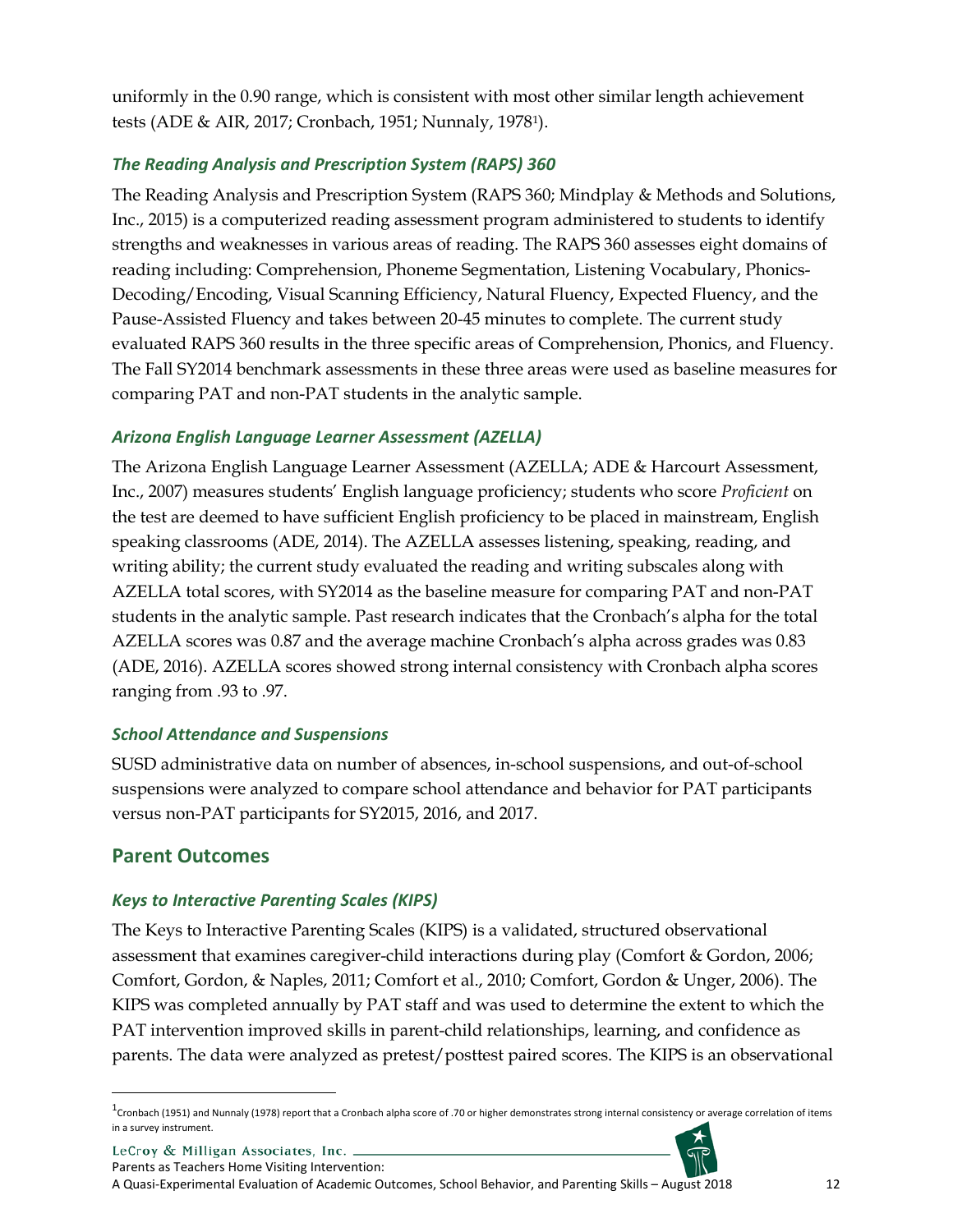measure that assesses a caregiver's interaction with a child over a 20-minute time period. Scores were obtained by PAT staff who were trained in the use of the KIPS, however, there was no assessment of inter rater reliability of this measure for this part of the study. KIPS developers report results of high interrater reliability (*r=.88),* and good coefficient alphas of 0.89. The KIPS has shown significant positive correlations with Nursing Child Assessment Teaching Scale (NCATS) and the Home Observation for Measurement of the Environment (HOME) subscale scores (Comfort & Gordon, 2006).

#### *Protective Factors Survey (PFS)*

The Protective Factors Survey (PFS; Counts, Buffington, Chang-Rios, Rasmussen, & Preacher, 2010) is a self-administered pre-post evaluation tool designed for use with caregivers receiving child abuse prevention services and to provide feedback to programs for continuous improvement and evaluation purposes. Results are designed to identify changes in protective factors and measure individual family protective outcomes. The PFS has 20 items that assess the domains of family functioning, social support (i.e., from family and friends), concrete support (i.e., access to tangible goods and services), nurturing and attachment (i.e., positive interactions between parent and child), and knowledge of parenting and child development. For this current study, subscale reliability ranged from 0.74 to 0.85. These results are consistent with Counts et al. (2010) who reported subscale reliability ranging from 0.76 to 0.89, internal consistency = 0.93, and test–retest reliability ranging from 0.63 to 0.88.

## <span id="page-13-0"></span>**Study Samples and Demographics**

Exhibit 2 shows the sample sizes for each study group by outcome area and measure examined in this study.

| <b>Outcome</b><br>Area | <b>Measure</b>                                              | <b>PAT</b><br><b>Treatment Group N</b> | Non-PAT<br><b>Comparison Group N</b> |
|------------------------|-------------------------------------------------------------|----------------------------------------|--------------------------------------|
|                        | AzMERIT ELA/Reading and Math                                | 625                                    | 3,125                                |
| Student<br>Outcomes    | <b>RAPS 360</b><br><b>School Attendance and Suspensions</b> | 983                                    | 4,915                                |
|                        | <b>AZELLA</b>                                               | 60                                     | 229                                  |
| Parent<br>Outcomes     | <b>KIPS</b>                                                 | 182                                    | -                                    |
|                        | <b>PFS</b>                                                  | 250                                    | -                                    |

<span id="page-13-2"></span>

| Exhibit 2. Summary of Study Samples by Outcome Area and Measure |  |  |  |  |  |  |  |  |  |  |  |  |
|-----------------------------------------------------------------|--|--|--|--|--|--|--|--|--|--|--|--|
|-----------------------------------------------------------------|--|--|--|--|--|--|--|--|--|--|--|--|

### <span id="page-13-1"></span>**SUSD Student Outcome Samples**

De-identified administrative data from SUSD was utilized to generate the PAT treatment and non-PAT comparison groups of students with comparable student outcomes. It is important to note that each study sample represents distinct data sets for analysis and are not compared with each other, due to a limited overlap of outcome data and intervention data.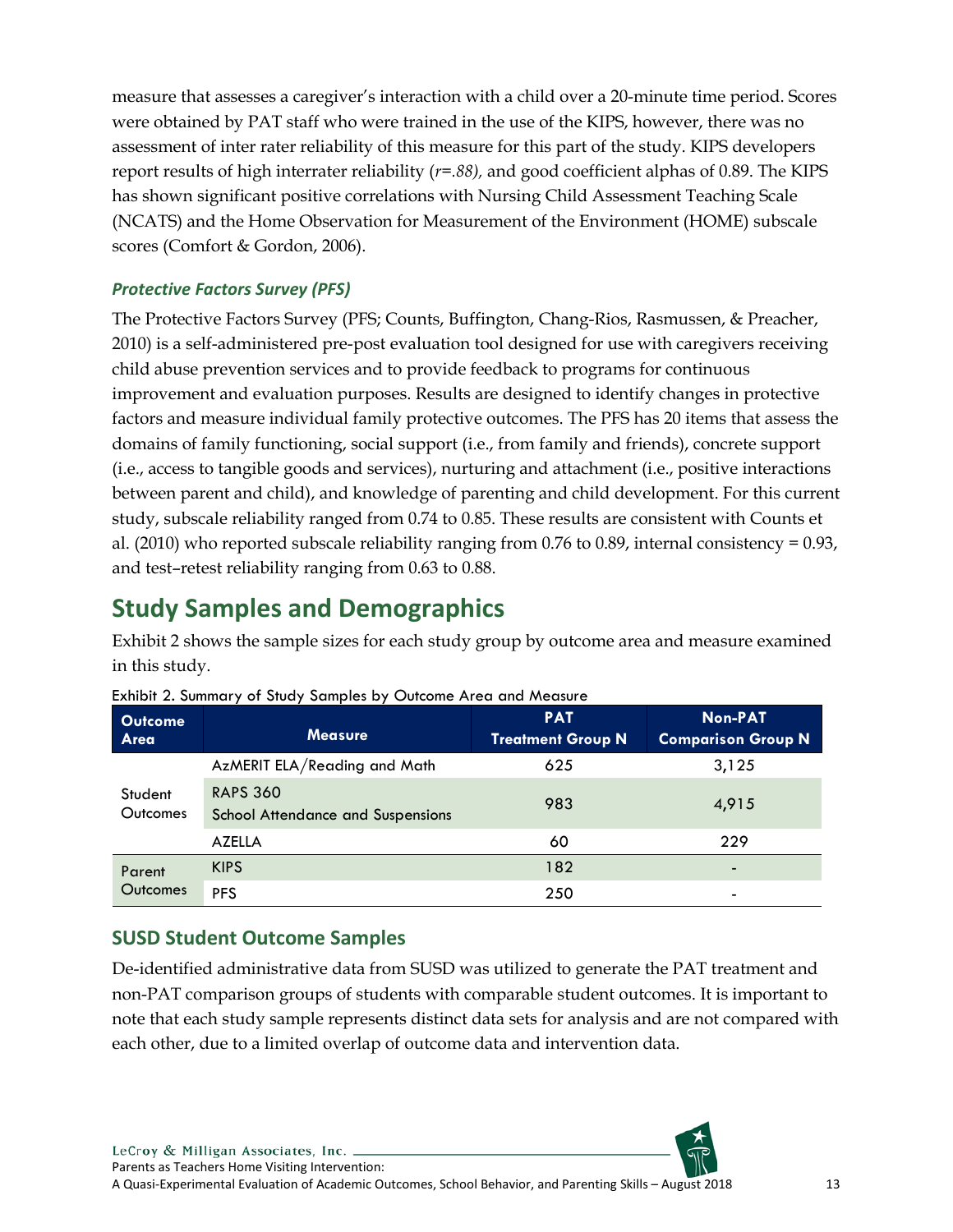#### *AzMERIT Outcomes Study Sample*

A total of 625 SUSD students who participated in the PAT program had state standardized test data in ELA/reading and math (i.e., AzMERIT) from spring 2015, 2016, and 2017. Propensity Score matching was performed with the larger SUSD sample of non-PAT students to create a well-matched comparison group of 3,125 SUSD students with state standardized test data who did not participate in PAT. The age of students ranged from 6 years to 18 years, in grades 3 through 11. Exhibit 3 shows the demographic characteristics for the PAT and non-PAT comparison groups in the AzMERIT outcomes study sample. Demonstrating the success of the Propensity Score Matching technique used, Chi square tests showed no significant difference (p=1.00) between these two groups and their demographic characteristics for this study sample.

|                    | <b>Demographic Characteristic</b> | <b>AzMERIT Outcomes Study Sample</b><br>$(n = 3,750)$         |       |       |      |  |
|--------------------|-----------------------------------|---------------------------------------------------------------|-------|-------|------|--|
|                    |                                   | <b>Non-PAT</b><br><b>PAT</b><br>$(n = 625)$<br>$(n = 3, 125)$ |       | $x^2$ | p    |  |
| Gender             | Female                            | 51.7%                                                         | 51.7% | .000  | 1.00 |  |
|                    | Male                              | 48.3%                                                         | 48.3% |       |      |  |
| Race/<br>Ethnicity | Hispanic                          | 97.8%                                                         | 97.8% |       |      |  |
|                    | White                             | 0.6%                                                          | 0.6%  |       |      |  |
|                    | African American                  | 0.2%                                                          | 0.2%  | .000  | 1.00 |  |
|                    | Native American                   | 1.0%                                                          | 1.0%  |       |      |  |
|                    | Asian/Pacific Islander            | 0.4%                                                          | 0.4%  |       |      |  |
| Other              | <b>Special Education Student</b>  | 12.5%                                                         | 12.5% | .000  | 1.00 |  |
|                    | English Language Learner          | 13.6%                                                         | 13.6% | .000  | 1.00 |  |
|                    | Free/Reduced Lunch Eligible       | 86.1%                                                         | 86.1% | .000  | 1.00 |  |

<span id="page-14-0"></span>Exhibit 3. Demographic Characteristics of PAT and Non-PAT Students in the AzMERIT Outcomes Study Sample and Chi Square Baseline Equivalence Test Results

#### *RAPS 360 and School Outcomes Study Sample*

In addition to the AzMERIT outcomes study sample, SUSD data was used to generate a second dataset of PAT and non-PAT comparison students who had comparable reading assessment scores from the RAPS 360 and absenteeism and suspension data from 2014–2017. This dataset included 983 SUSD pre-school and elementary school students who participated in PAT and a well-matched comparison group of 4,915 SUSD students who did not participate in PAT. Exhibit 4 shows the demographic comparison for PAT and non-PAT comparison students in this study sample. Demonstrating the success of the Propensity Score Matching technique used, Chi square tests showed no significant difference  $(p=1.00)$  between these two groups and their demographic characteristics.

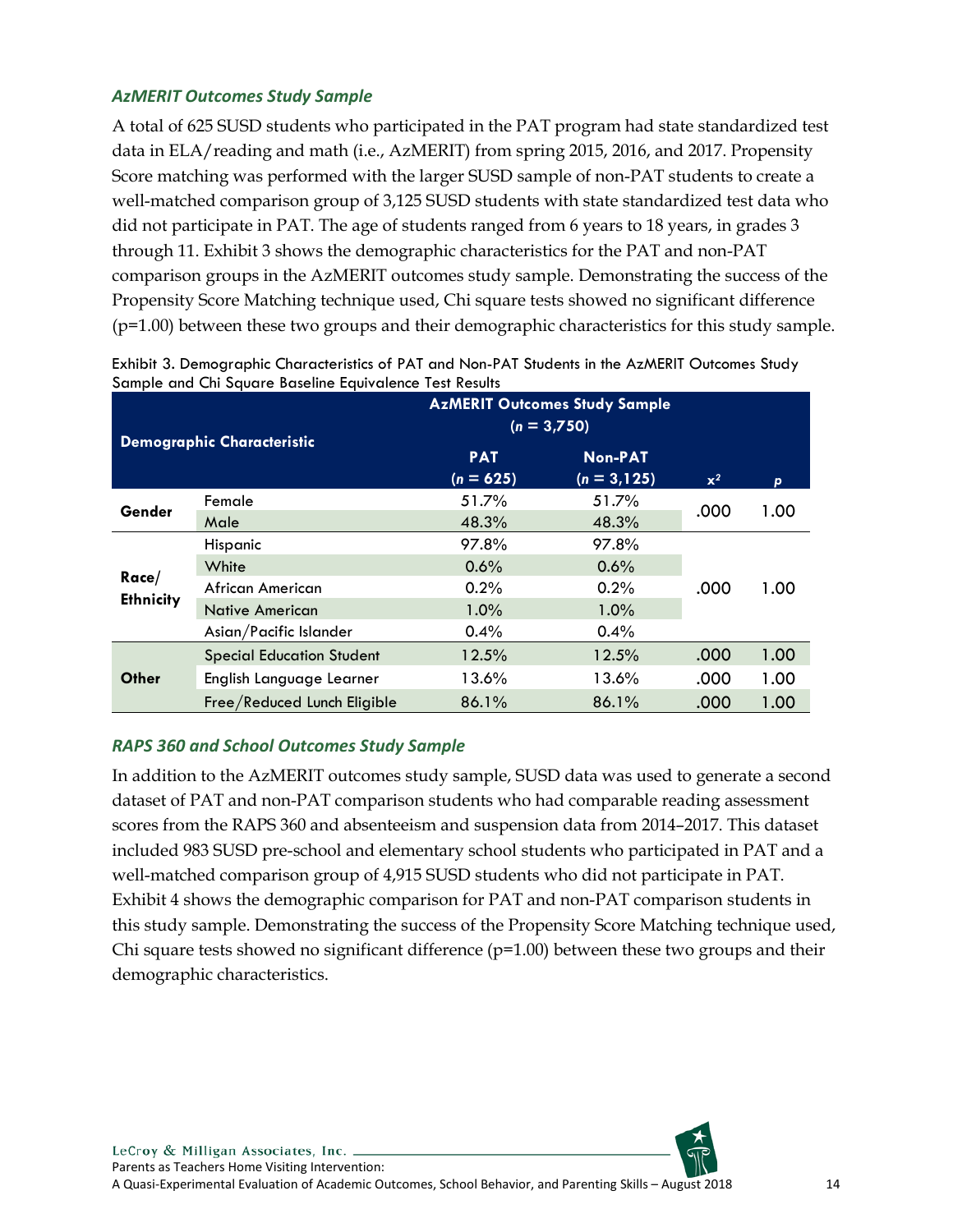|                    | <b>Demographic Characteristic</b>                                    | <b>RAPS 360 and School Outcomes</b><br><b>Study Sample</b><br>$(n = 5,898)$ |                                 |       |      |
|--------------------|----------------------------------------------------------------------|-----------------------------------------------------------------------------|---------------------------------|-------|------|
|                    |                                                                      | <b>PAT</b><br>$(n = 983)$                                                   | <b>Non-PAT</b><br>$(n = 4,915)$ | $x^2$ | p    |
| Gender             | Female<br>Male                                                       | 48.6%<br>51.4%                                                              | 48.6%<br>51.4%                  | .000  | 1.00 |
| Race/<br>Ethnicity | Hispanic<br>White                                                    | 96.3%<br>1.3%                                                               | 96.3%<br>1.3%                   |       |      |
|                    | African American<br><b>Native American</b><br>Asian/Pacific Islander | 0.2%<br>2.0%<br>0.1%                                                        | 0.2%<br>2.0%<br>0.1%            | .000  | 1.00 |
| Other              | <b>Special Education Student</b>                                     | 8.2%                                                                        | 8.2%                            | .000  | 1.00 |
|                    | English Language Learner                                             | 11.8%                                                                       | 11.8%                           | .000  | 1.00 |
|                    | Free/Reduced Lunch Eligible                                          | 75.3%                                                                       | 75.3%                           | .000  | 1.00 |

<span id="page-15-1"></span>Exhibit 4. Demographic Characteristics of PAT and Non-PAT Students for the RAPS 360 and School Outcomes Study Sample and Chi Square Baseline Equivalence Test Results

#### *AZELLA Study Sample*

Exhibit 5 shows the demographic comparison for PAT and non-PAT comparison students in the AZELLA study sample of students that had data for SY 2015-2017. Chi square tests showed no significant difference between these two groups and their demographic characteristics.

<span id="page-15-2"></span>Exhibit 5. Demographic Characteristics of PAT and Non-PAT Students for AZELLA Sample and Chi Square Baseline Equivalence Test Results

|                    |                                   | <b>AZELLA Study Sample</b><br>$(n = 289)$ |                               |       |      |
|--------------------|-----------------------------------|-------------------------------------------|-------------------------------|-------|------|
|                    | <b>Demographic Characteristic</b> | <b>PAT</b><br>$(n = 60)$                  | <b>Non-PAT</b><br>$(n = 229)$ | $x^2$ | p    |
| Gender             | Female<br>Male                    | 47%<br>53%                                | 36%<br>64%                    | 2.183 | .14  |
| Race/<br>Ethnicity | Hispanic                          | 100%                                      | 100%                          | .000  | 1.00 |
| Other              | <b>Special Education Student</b>  | 18%                                       | 25%                           | 1.000 | .32  |
|                    | Free/Reduced Lunch Eligible       | 95%                                       | 98%                           | 2.129 | .15  |

### <span id="page-15-0"></span>**PAT Parent/Guardian Participants**

In addition to the datasets to examine student-level outcomes, this study examined change in parenting quality and skills over time with a sample of 182 PAT parent/guardians with matched pre and post KIPS scores and a sample of 250 PAT parent/guardians with matched pre and post PFS subscale scores.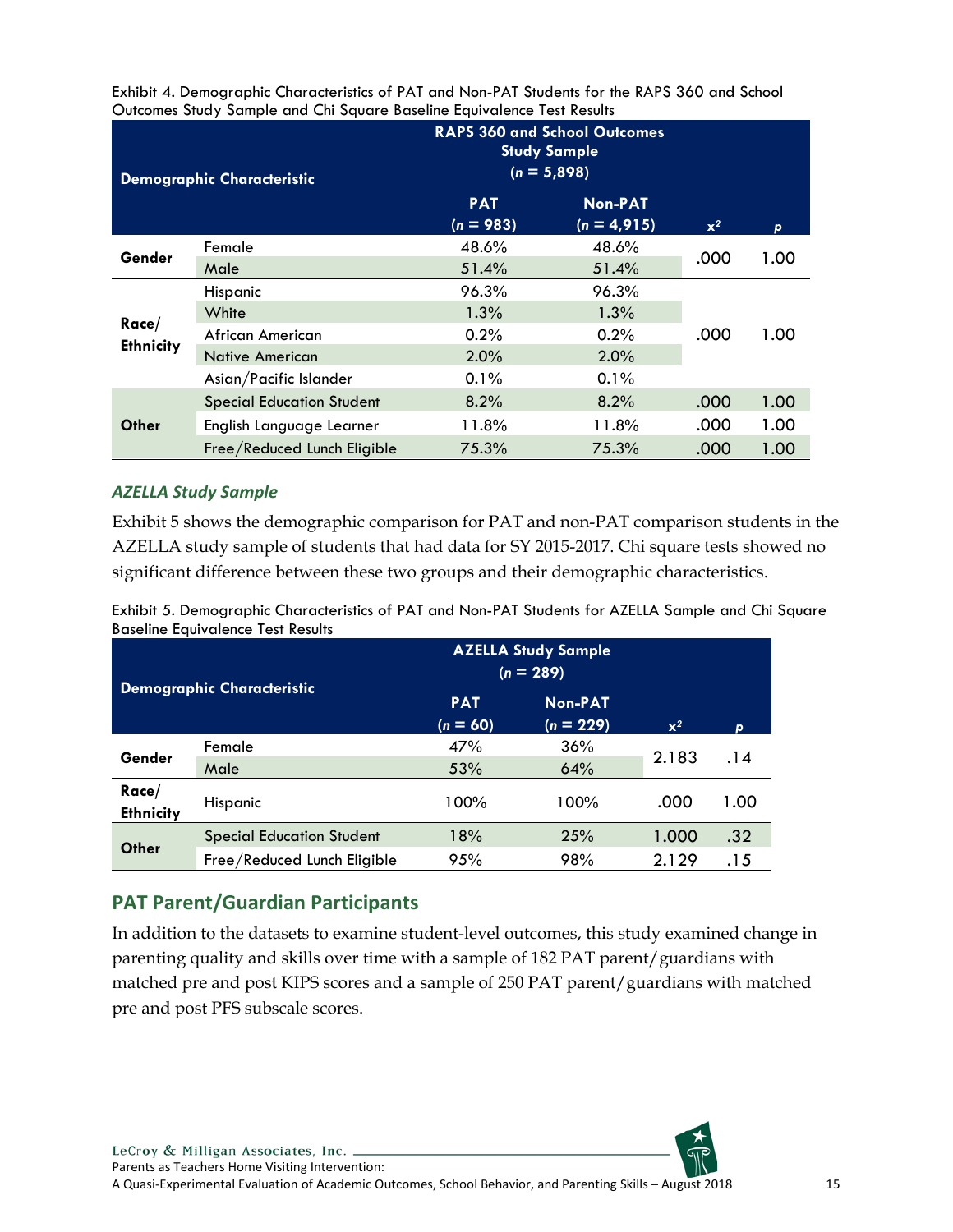## <span id="page-16-0"></span>**Data Analysis**

Analysis on student outcomes was guided by What Works Clearinghouse (WWC) recommendations (U.S. Department of Education, WWC, 2017) and applied as part of a quasiexperimental, between groups design where treatment (PAT) and comparison (non-PAT) groups on student reading and math achievement, as well as school attendance and behavior, were evaluated for change over time. The WWC recommends establishing a Baseline Equivalence estimate and suggests guidelines for implementing statistical adjustments (See Ho, Imai, King, and Stuart, 2007). The WWC (2017) also recommends assessment of the practical importance of an intervention's effect by translating effect sizes into "improvement index" values. The improvement index represents the difference between the percentile rank consistent with the mean value of the outcome for the intervention group and the percentile rank consistent with the mean value of the outcome for the comparison group distribution. The improvement index represents the expected change in percentile rank for an average control group student if the student had received the intervention. Finally, The WWC (2017) has adopted the use of effect size estimates known as Hedges' g or Cohen's d. It is defined as the difference between the outcome (posttest) means for the intervention group and comparison group, divided by the unadjusted pooled standard deviation of the outcome measure. An effect size of 0.2 is considered small, 0.5 moderate, and 0.8 large (Cohen, 1988).

#### <span id="page-16-1"></span>**Propensity Score Matching**

Because random assignment was not conducted, propensity score analysis was used to control for possible selection bias and ensure that participants in the PAT group were statistically indistinguishable across observed covariates from participants in the non-PAT group. A propensity score is the predicted probability of receiving treatment given observed covariates (Rosenbaum & Rubin, 1983). To demonstrate that the propensity score technique was successful in matching the two groups on key demographic variables of gender, ethnicity, special education, ELL and free/reduced lunch, a non-parametric Mann-Whitney U analysis was performed. This test identifies differences in mean ranks as well as the observed significance level (*p* -value) between the treatment and comparison groups for samples one (1) and two (2). The test indicated that for all key demographic variables, PAT participants and non-PAT comparisons were well-matched, sharing the same Mean Rank (1875.50), *U* = 976562.50, and *p* = 1.00. The same method was used for sample two (2) and again, the two groups were wellmatched, sharing the same Mean Rank (2949.50),  $U = 2415722.50$ , and  $p = 1.00$ . Additionally, cross tabulation and Chi Square analysis was performed for each study sample by demographic area, to ensure that no significant differences were observed between the two study groups. These findings are important because the more similar the two groups are at baseline, the more observed differences between the two groups could be attributed to the intervention.

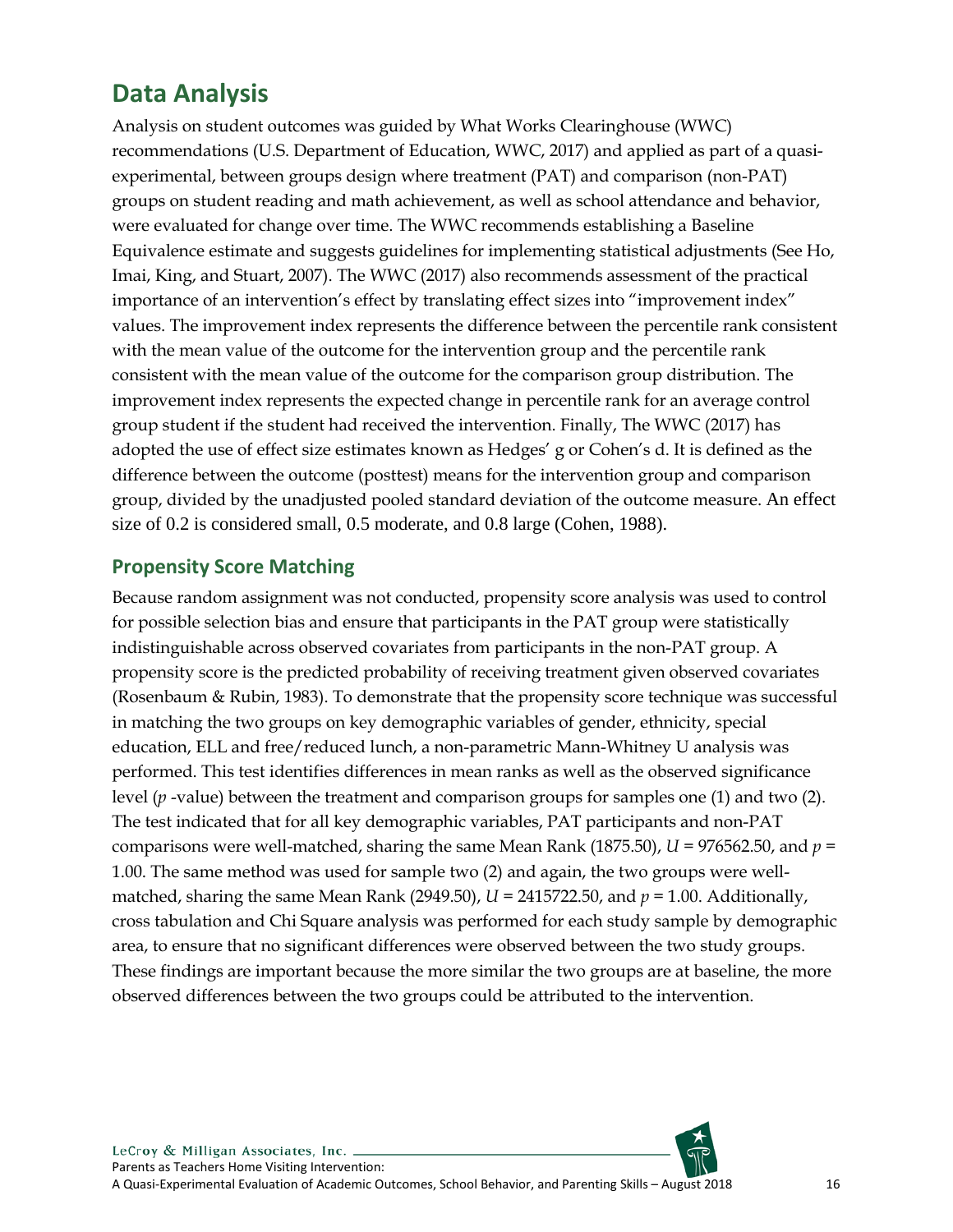### <span id="page-17-0"></span>**Statistical Tests**

To examine the effect of PAT on student ELA achievement and reading assessment, Analysis of Covariance (ANCOVA) was used with the relevant ELA/reading score as the dependent variable and the PAT/non-PAT study groups as the independent variable. The analysis controlled for the baseline achievement measure in the same domain as the outcome.

To examine the effect of the PAT intervention on math achievement, gain score analysis was utilized because baseline mean differences between PAT and non-PAT comparison students was greater than 25% of the pooled standard deviation. The PAT/non-PAT study groups were evaluated for significance differences and effect size. Additionally, a non-parametric Mann-Whitney U analysis was also conducted on grade-level scores of the RAPS 360 Phonics, Comprehension, Phonemic Awareness, and Listening/Vocabulary Level to test for differences in mean ranks between the PAT/non-PAT study groups at the end of SY2014-2017.

A one-way multivariate analysis of variance (MANOVA) was conducted to test the hypothesis that there would be one or more mean differences between PAT students and non-PAT comparison students in AZELLA reading, writing, and total scores in SY2015, 2016, and 2017. Prior to conducting the MANOVA, a series of Pearson correlations were performed between all dependent variables to test the MANOVA assumption that the dependent variables would be correlated with each other in the moderate range (i.e., 0.20 - 0.60; Meyers, Gampst & Guarino, 2006).

Independent samples t-tests were conducted to examine the effect of the PAT program on absence rates and school suspensions in SY2014-2017, as school indicators of attendance and behavior. Mean absence rates and in-school and out-of-school suspension days were compared by the PAT/non-PAT study groups as the independent variable. Cohen's *d* was calculated to determine the effect size.

Prior to conducting the analysis on both KIPS and the PFS, the assumption of normally distributed difference scores was examined. The assumption was confirmed for both assessments, as the skew and kurtosis levels were less than the maximum allowable values for a t-test (i.e., skew < |2.0| and kurtosis < |9.0|; Posten, 1984). As per the developers of KIPS, the total mean KIPS score was calculated and interpreted in the following way: a mean score of ≤ 2.9 is a low score, indicating low quality parenting; a mean score of 3.0 - 3.9 is a medium score, indicating medium quality parenting; and a mean score of  $\geq 4.0$  is a high score, indicating high quality parenting. A dependent samples t-test was performed with paired pretest and posttest total mean KIPS scores to examine change over time. The PFS was also analysed in accordance with the developer's guidelines. Subscale scores were calculated for the family functioning, social support, concrete support, and nurturing and attachment domains and a dependent samples t-test was performed with paired pretest and posttest subscale scores to examine change over time.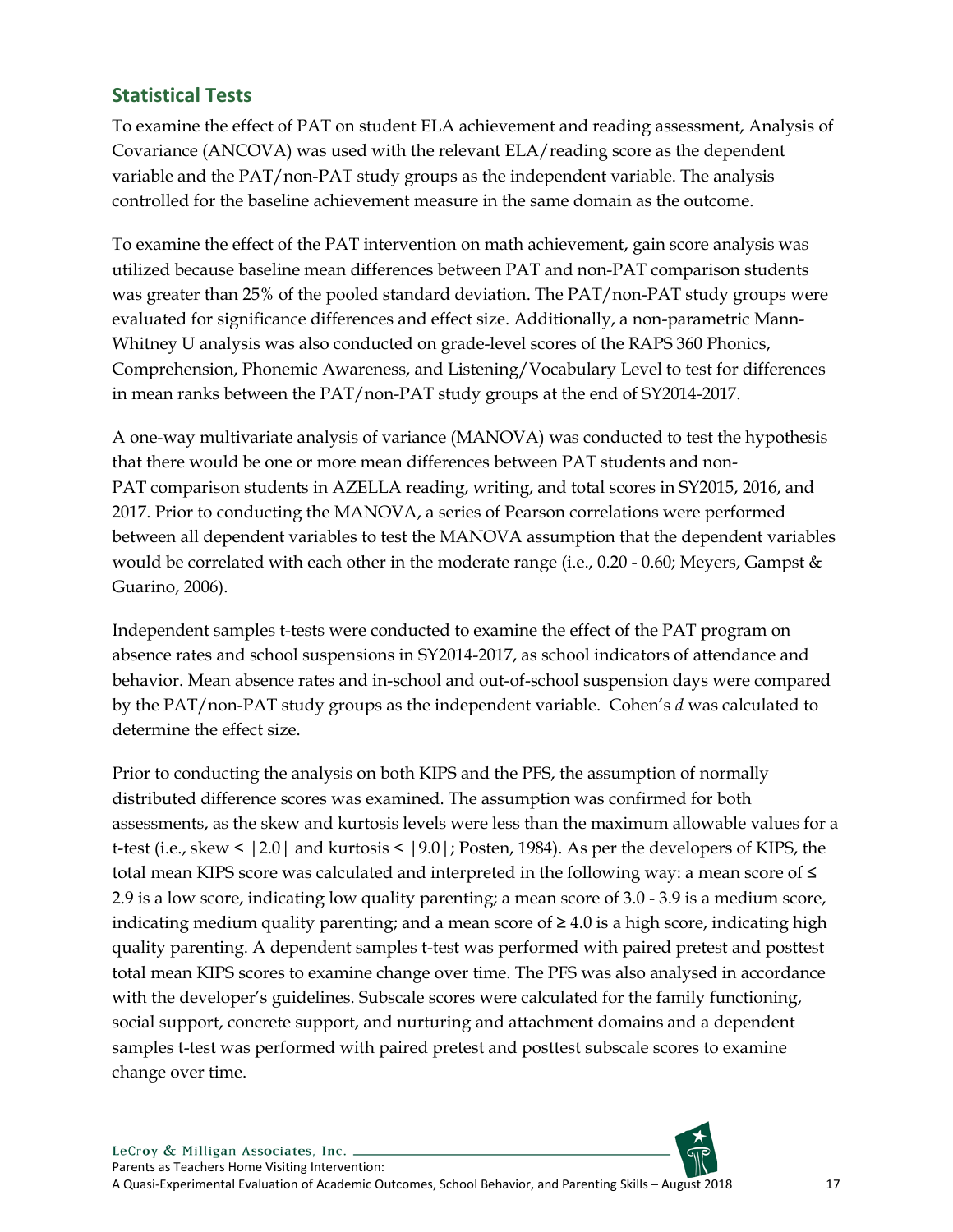# <span id="page-18-0"></span>Results

## <span id="page-18-1"></span>**English Language Arts/Reading Achievement - AzMERIT**

**Is there a difference in reading outcomes between PAT and non-PAT students as measured by the AzMERIT ELA assessment?** The results showed a difference in AzMERIT ELA/reading achievement outcome scores, with PAT students performing better than the matched non-PAT comparison group (see Exhibits 6 and 7). ANCOVA was performed because mean baseline differences were less than 25% of the PSD between the PAT group (*n* = 382) and the comparison group (*n* = 1175). ANCOVA showed a statistically significant difference in the adjusted 2017 mean scores between PAT participants (*M* = 2544.64; *SD* = 32.22) and non-PAT comparisons (*M* = 2541.64; *SD* = 30.44) after controlling for the 2015 score covariate. The fixed factor 'group' was significant, *F*(1, 1554) = 6.002, *p* = .01 as was the covariate 2015 score, *F* (1, 1556) = 1883.41, *p* < 0.001. The homogeneity of variance assumption between the two groups was confirmed with a Levene's test of p=.591. Hedges' *g* effect size calculation = 0.10, which is a small effect size based on Ellis' (2010) guidelines. The resulting improvement index was +4, corresponding to moving performance for the average student from the  $50<sup>th</sup>$  to the  $54<sup>th</sup>$  percentile of the comparison group distribution if the student had received the intervention.

| Group      |      | 2015 AzMERIT<br><b>ELA Score</b> | <b>LATING OF AZIMENT LLA MEGH SCOTES TOFFAT GHO TYOH-FAT COMPONISON CHOOD SIDGEINS, 2013 TO 2017</b><br>2017 AzMERIT<br><b>ELA Score</b> |       |              |     | Improvement<br><b>Index</b> |
|------------|------|----------------------------------|------------------------------------------------------------------------------------------------------------------------------------------|-------|--------------|-----|-----------------------------|
|            | N    | Mean (SD)                        | Mean (SD)                                                                                                                                | r     | $\mathbf{D}$ | ES  |                             |
| <b>PAT</b> | 382  | 2518.12 (33.22)                  | 2544.64 (32.22)                                                                                                                          | 6.002 | .01          | .10 | $+4$                        |
| Non-PAT    | 1175 | 2522.11 (32.78)                  | 2541.64 (30.44)                                                                                                                          |       |              |     |                             |

<span id="page-18-2"></span>Exhibit 6. AzMERIT ELA Mean Scores for PAT and Non-PAT Comparison Group Students, 2015 to 2017

Note: ES = The adjusted posttest means and unadjusted standard deviations were used to compute Hedges' *g* effect size (.10), *p* = .014. Improvement Index = the expected change in percentile rank for an average comparison group student if the student had received the intervention. It is measured as the percentile difference between the intervention group mean and the comparison group mean using the comparison group distribution. P-values are deemed significant if ≤ .05. Significant p-values are shown in bold font.



<span id="page-18-3"></span>Exhibit 7. Line Graph of AzMERIT ELA Mean Scores for PAT and Non-PAT Comparison Group Students, 2015 to 2017

LeCroy & Milligan Associates, Inc. . Parents as Teachers Home Visiting Intervention:

A Quasi-Experimental Evaluation of Academic Outcomes, School Behavior, and Parenting Skills – August 2018 18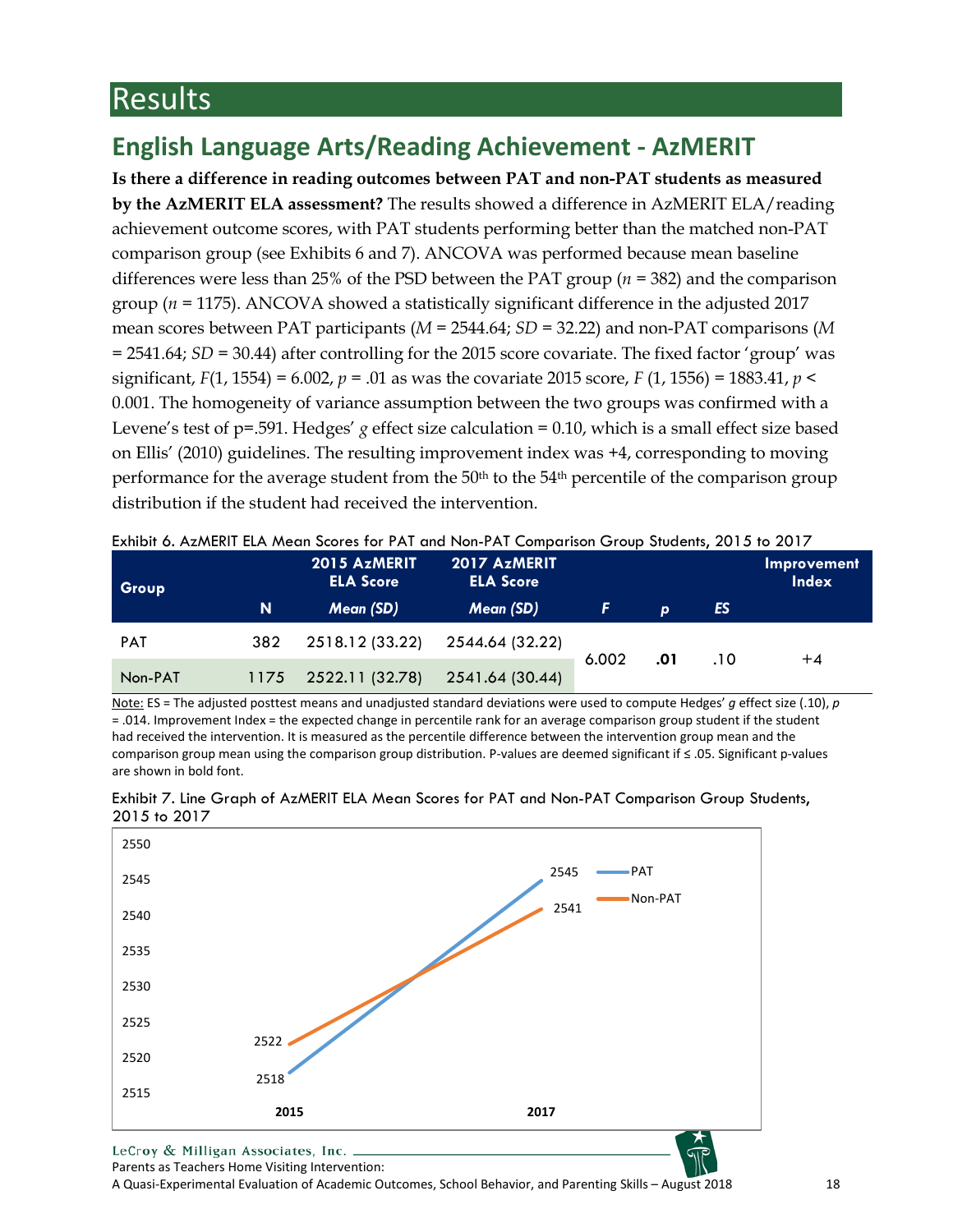## <span id="page-19-0"></span>**Math Achievement - AzMERIT**

**Is there a difference in math outcomes between PAT and non-PAT comparison students as measured by the state standardized math test?** Results showed a difference in AzMERIT math gain scores, with PAT students performing better than non-PAT comparison students (see Exhibit 8). The PAT participants demonstrated a statistically significant larger gain in mean math scale scores than the comparison students from 2015 to 2017. Gain Score Analysis was used because 2015 mean scale score difference was greater than 25% of the PSD (baseline equivalence on showed that the difference in 2015 mean scale scores by study group was 32% of the PSD). The PAT participant group ( $n = 364$ ) had a 2015 mean scale score of  $M = 3567.07$  ( $SD =$ 50.15) and a 2017 mean scale score of *M* = 3623.97 (*SD* = 46.89); by contrast, the non-PAT comparison group (*n* = 1193) demonstrated a larger 2015 mean scale score (*M* = 3584.75; *SD* = 57.28) and 2017 mean scale score (*M* = 3632.93; *SD* = 50.82).

An independent samples *t*-test was performed on gain scores calculated from 2015 to 2017 mean scale scores for each study group. The independent samples *t*-test on gain scores demonstrated a statistically significant effect, *t*(1555) = 4.67, *p* = 0.000. Thus, PAT participation was associated with a statistically significantly larger gain in mean math scale scores from 2015 to 2017 compared to non-PAT comparison students. Cohen's *d* (effect size) was estimated at 0.28 (a small to moderate effect size [0.2 is small, 0.5 moderate, 0.8 large; Cohen, 1988]), and the improvement index was +11. Improvement Index is the expected change in percentile rank for an average non-PAT comparison group student if the student had received the PAT intervention. It is measured as the percentile difference between the PAT intervention group mean and the non-PAT comparison group mean using the non-PAT comparison group distribution. The resulting improvement index is +11, corresponding to moving performance for the average student from the 50th to the 61st percentile of the comparison group distribution (WWC, 2017).

| Group      | 'N.  | 2015 AzMERIT Math<br><b>Scale Score</b><br>Mean (SD) | 2017 AzMERIT Math<br><b>Scale Score</b><br>Mean (SD) | Gain<br><b>Score</b> | t.    | <b>p</b> | ES  | Improvement<br><b>Index</b> |
|------------|------|------------------------------------------------------|------------------------------------------------------|----------------------|-------|----------|-----|-----------------------------|
| <b>PAT</b> | 364  | 3567.07 (50.15)                                      | 3623.97 (46.89)                                      | 56.90                |       |          |     |                             |
| Non-PAT    | 1193 | 3584.75 (57.28)                                      | 3632.93 (50.82)                                      | 48.18                | 4.667 | .000     | .28 | $+11$                       |

<span id="page-19-1"></span>

|  |  | Exhibit 8. AzMERIT Math Mean Scores for PAT and Non-PAT Comparison Group Students, 2015 to 2017 |  |  |  |
|--|--|-------------------------------------------------------------------------------------------------|--|--|--|
|  |  |                                                                                                 |  |  |  |

Note: Gain Score = difference from 2015 to 2017 mean math scale score. ES = Effect size. Improvement Index = the expected change in percentile rank for an average comparison group student if the student had received the intervention. It is measured as the percentile difference between the intervention group mean and the comparison group mean using the comparison group distribution. P-values are deemed significant if ≤ .05. Significant p-values are shown in bold font.

LeCroy & Milligan Associates, Inc. . Parents as Teachers Home Visiting Intervention:

A Quasi-Experimental Evaluation of Academic Outcomes, School Behavior, and Parenting Skills – August 2018 19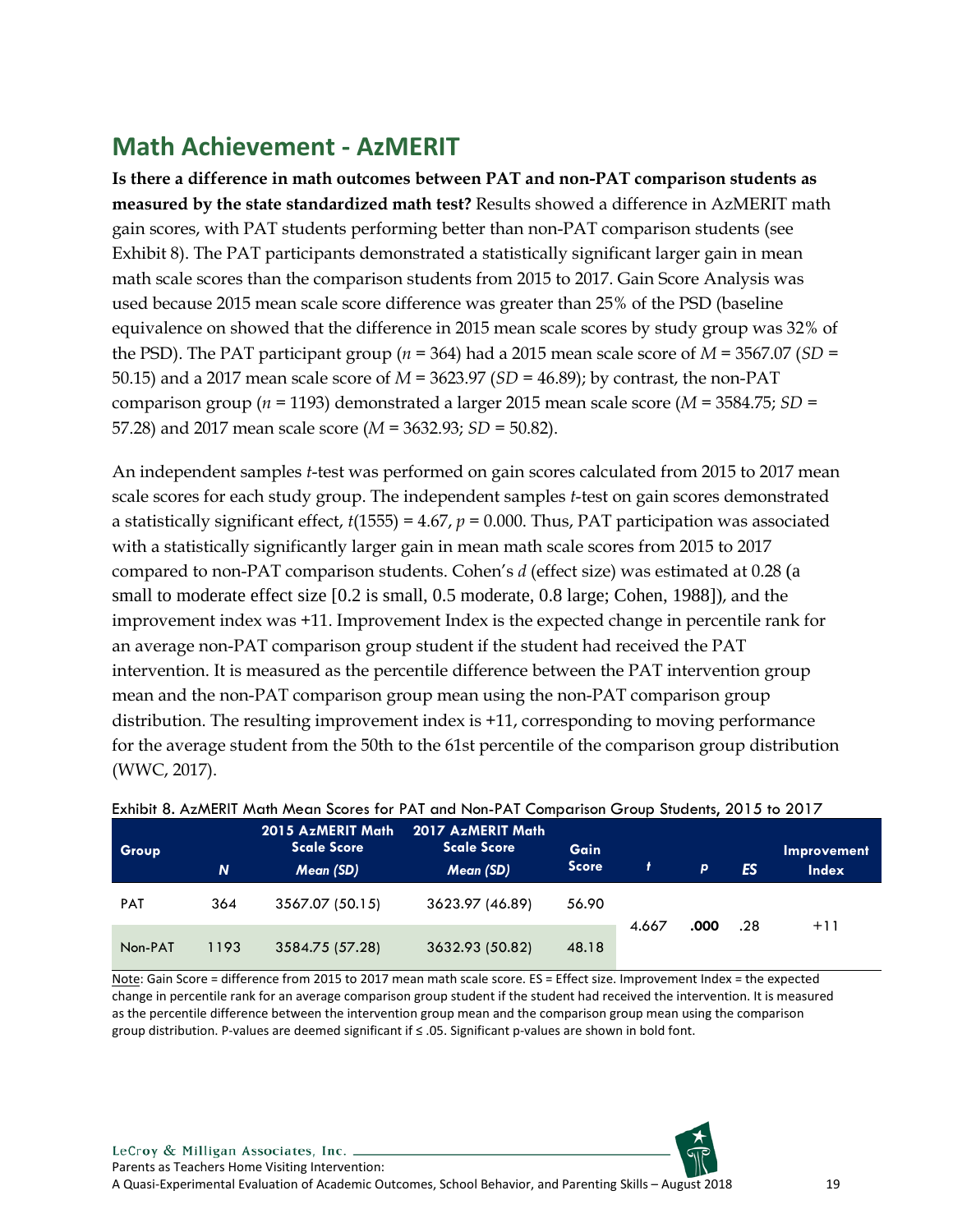## <span id="page-20-0"></span>**Reading Achievement – RAPS 360**

**Is there a difference in reading outcomes in fluency between PAT and non-PAT students as measured by RAPS 360?** PAT participants showed larger mean gains from 2015 to 2017 and were associated with a larger adjusted 2017 mean score than the non-PAT comparison students after controlling for 2015 mean scores. However, the observed difference was not statistically significant (see Exhibit 8). Baseline equivalence on RAPS 360 Fluency scale scores showed that the difference in 2015 means of the two groups was 6% (.06) of the PSD. ANCOVA was conducted between the PAT group (*n* = 362) and the non-PAT comparison group (*n* = 932) and did not show a statistically significant difference in the adjusted posttest means between the PAT participant's (*M* = 131.00; *SD* = 58.52) and non-PAT comparisons (*M* = 126.55; *SD* = 58.80), after controlling for the 2015 covariate. The fixed factor 'group' was not significant, *F*(1, 1291) = 2.03, *p* = .155, however the covariate 2015 was significant, *F*(1, 1293) = 456.45, *p* < .001. The homogeneity of variance assumption held with a Levene's test of .886. Hedges' *g* effect size calculation = .08. Although PAT participants were associated with a larger adjusted 2017 mean score than the non-PAT comparison students after controlling for 2015 scores, the difference was not statistically significant.

| <b>Group</b> |          | <b>2015 RAPS 360</b><br><b>Fluency Scale Scores</b> | <b>2017 RAPS 360</b><br><b>Fluency Scale Scores</b> |      |              |     |                             |
|--------------|----------|-----------------------------------------------------|-----------------------------------------------------|------|--------------|-----|-----------------------------|
|              | <b>N</b> | Mean (SD)                                           | Mean (SD)                                           | F    | $\mathbf{p}$ | ES  | Improvement<br><b>Index</b> |
| <b>PAT</b>   | 362      | 83.88 (42.15)                                       | 131.00 (58.52)                                      |      |              |     |                             |
| Non-PAT      | 932      | 86.41 (42.00)                                       | 126.55 (58.80)                                      | 2.03 | .15          | .08 | $+3$                        |

<span id="page-20-1"></span>Exhibit 9. RAPS 360 Fluency Scale Scores for PAT and Non-PAT Comparison Group Students, 2015 to 2017

Note. ES = the adjusted posttest means and unadjusted standard deviations were used to compute Hedges' g effect size (.08), *p* = .155. Improvement Index = the expected change in percentile rank for an average comparison group student if the student had received the intervention. P-values are deemed significant if ≤ .05.

Non-parametric Mann-Whitney U tests were also conducted on grade-level scores on the RAPS 360 Phonics, Comprehension, Phonemic Awareness and Listening/Vocabulary subscales to test for differences in mean ranks between the PAT and non-PAT comparison groups at the end of the spring school year in 2015, 2016, and 2017. Exhibit 10 shows the results of this analysis and statistically significant p-values shown in bold. Significant findings include:

- **Spring 2015**: Scores in Phonics were significantly higher for PAT participants (Mean Rank = 1605.93) than for non-PAT comparisons (Mean Rank = 1496.16), *U* = 716784.00, *p* = .004. Effect size  $r (Z / \sqrt{N}) = .05$ .
- **Spring 2016**: Scores in Phonics were significantly higher for PAT participants (Mean Rank = 1603.25) than for non-PAT comparisons (Mean Rank = 1460.09), *U* = 671456.00, *p* < .001. Effect size  $r (Z / \sqrt{N}) = .07$ .

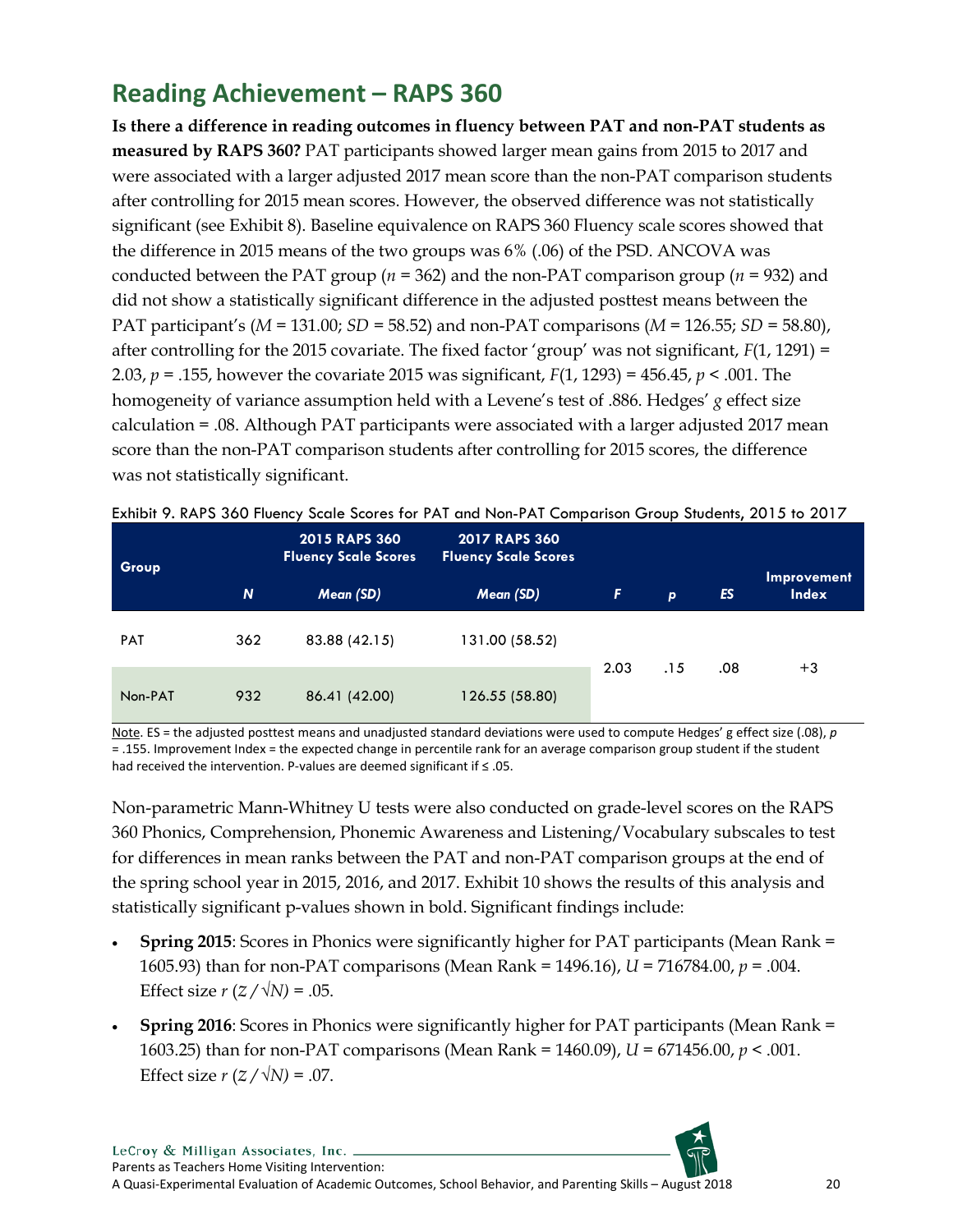- **Spring 2017:** Scores in Phonics were significantly higher for PAT participants (Mean Rank = 1616.54) than for non-PAT comparisons (Mean Rank = 1432.55), *U* = 638233.00, *p* < .001. Effect size  $r$  ( $z / \sqrt{N}$ ) = .09.
- **Spring 2017:** Scores in Comprehension were significantly higher for PAT participants (Mean Rank = 1195.77) than for non-PAT comparisons (Mean Rank = 1112.47), *U* = 638233.00, *p* < 001. Effect size  $r (Z / \sqrt{N}) = .05$ .

The other subscales of Phonemic Awareness and Listening/Vocabulary Levels showed no significant difference between the PAT and non-PAT comparison group.

| Year                                                                                                                                                                                                                                                                                                                                                                                                                                                                                                                                                                                                    | <b>RAPS 360 Subscales</b>                             | Group                                                                                                                                                                                                                                                                                                                                                                                        | $\boldsymbol{N}$ | Mean<br><b>Rank</b> | $\boldsymbol{U}$ | $\mathsf{p}$ |  |
|---------------------------------------------------------------------------------------------------------------------------------------------------------------------------------------------------------------------------------------------------------------------------------------------------------------------------------------------------------------------------------------------------------------------------------------------------------------------------------------------------------------------------------------------------------------------------------------------------------|-------------------------------------------------------|----------------------------------------------------------------------------------------------------------------------------------------------------------------------------------------------------------------------------------------------------------------------------------------------------------------------------------------------------------------------------------------------|------------------|---------------------|------------------|--------------|--|
|                                                                                                                                                                                                                                                                                                                                                                                                                                                                                                                                                                                                         |                                                       | PAT                                                                                                                                                                                                                                                                                                                                                                                          | 646              | 1605.93             |                  |              |  |
|                                                                                                                                                                                                                                                                                                                                                                                                                                                                                                                                                                                                         | Phonics                                               | Non-PAT                                                                                                                                                                                                                                                                                                                                                                                      | 2392             | 1496.16             |                  | .004         |  |
| PAT<br>553<br>1198.51<br>Comprehension<br>Non-PAT<br>1921<br>1248.72<br>Spring 2015<br>PAT<br>107<br>343.36<br><b>Phonemic Awareness</b><br>Non-PAT<br>323.79<br>546<br>PAT<br>597<br>1333.22<br>Listening/<br>Vocabulary Level<br>Non-PAT<br>2094<br>1349.64<br>633<br>1603.25<br><b>PAT</b><br>Phonics<br>Non-PAT<br>2347<br>1460.09<br>PAT<br>537<br>1268.00<br>Comprehension<br>Non-PAT<br>1900<br>1205.15<br>Spring 2016<br>121<br>PAT<br>337.78<br><b>Phonemic Awareness</b><br>Non-PAT<br>528<br>322.07<br>PAT<br>580<br>1328.98<br>Listening/<br>Vocabulary Level<br>Non-PAT<br>2007<br>1283.89 |                                                       | .141                                                                                                                                                                                                                                                                                                                                                                                         |                  |                     |                  |              |  |
|                                                                                                                                                                                                                                                                                                                                                                                                                                                                                                                                                                                                         |                                                       | 716784.00<br>509595.00<br>27460.00<br>617426.50<br>671456.00<br>483836.00<br>30397.50<br>561740.00<br>631<br>PAT<br>1616.54<br>638233.00<br>Non-PAT<br>2312<br>1432.55<br>503<br>1195.77<br><b>PAT</b><br>409557.50<br>Non-PAT<br>1758<br>1112.47<br>138<br>PAT<br>320.70<br>30332.00<br>Non-PAT<br>471<br>300.40<br>1347.36<br><b>PAT</b><br>567<br>554887.50<br>2042<br>1293.24<br>Non-PAT |                  |                     |                  |              |  |
|                                                                                                                                                                                                                                                                                                                                                                                                                                                                                                                                                                                                         |                                                       |                                                                                                                                                                                                                                                                                                                                                                                              |                  |                     |                  | .310         |  |
|                                                                                                                                                                                                                                                                                                                                                                                                                                                                                                                                                                                                         |                                                       |                                                                                                                                                                                                                                                                                                                                                                                              |                  |                     |                  |              |  |
|                                                                                                                                                                                                                                                                                                                                                                                                                                                                                                                                                                                                         |                                                       |                                                                                                                                                                                                                                                                                                                                                                                              |                  |                     |                  |              |  |
|                                                                                                                                                                                                                                                                                                                                                                                                                                                                                                                                                                                                         |                                                       |                                                                                                                                                                                                                                                                                                                                                                                              |                  |                     |                  | .647         |  |
|                                                                                                                                                                                                                                                                                                                                                                                                                                                                                                                                                                                                         |                                                       |                                                                                                                                                                                                                                                                                                                                                                                              |                  |                     |                  |              |  |
|                                                                                                                                                                                                                                                                                                                                                                                                                                                                                                                                                                                                         |                                                       |                                                                                                                                                                                                                                                                                                                                                                                              |                  |                     |                  | .000         |  |
|                                                                                                                                                                                                                                                                                                                                                                                                                                                                                                                                                                                                         |                                                       |                                                                                                                                                                                                                                                                                                                                                                                              |                  |                     |                  |              |  |
|                                                                                                                                                                                                                                                                                                                                                                                                                                                                                                                                                                                                         |                                                       |                                                                                                                                                                                                                                                                                                                                                                                              |                  |                     |                  | .064         |  |
|                                                                                                                                                                                                                                                                                                                                                                                                                                                                                                                                                                                                         |                                                       |                                                                                                                                                                                                                                                                                                                                                                                              |                  |                     |                  | .393         |  |
|                                                                                                                                                                                                                                                                                                                                                                                                                                                                                                                                                                                                         |                                                       |                                                                                                                                                                                                                                                                                                                                                                                              |                  |                     |                  |              |  |
|                                                                                                                                                                                                                                                                                                                                                                                                                                                                                                                                                                                                         |                                                       |                                                                                                                                                                                                                                                                                                                                                                                              |                  |                     |                  |              |  |
|                                                                                                                                                                                                                                                                                                                                                                                                                                                                                                                                                                                                         | Phonics<br>Comprehension<br><b>Phonemic Awareness</b> |                                                                                                                                                                                                                                                                                                                                                                                              |                  | .198                |                  |              |  |
|                                                                                                                                                                                                                                                                                                                                                                                                                                                                                                                                                                                                         |                                                       |                                                                                                                                                                                                                                                                                                                                                                                              |                  |                     |                  |              |  |
|                                                                                                                                                                                                                                                                                                                                                                                                                                                                                                                                                                                                         |                                                       |                                                                                                                                                                                                                                                                                                                                                                                              |                  |                     |                  | .000         |  |
|                                                                                                                                                                                                                                                                                                                                                                                                                                                                                                                                                                                                         |                                                       |                                                                                                                                                                                                                                                                                                                                                                                              |                  |                     |                  |              |  |
|                                                                                                                                                                                                                                                                                                                                                                                                                                                                                                                                                                                                         |                                                       |                                                                                                                                                                                                                                                                                                                                                                                              |                  |                     |                  | .011         |  |
| Spring 2017                                                                                                                                                                                                                                                                                                                                                                                                                                                                                                                                                                                             |                                                       |                                                                                                                                                                                                                                                                                                                                                                                              |                  |                     |                  |              |  |
|                                                                                                                                                                                                                                                                                                                                                                                                                                                                                                                                                                                                         |                                                       |                                                                                                                                                                                                                                                                                                                                                                                              |                  |                     |                  | .215         |  |
|                                                                                                                                                                                                                                                                                                                                                                                                                                                                                                                                                                                                         | Listening/                                            |                                                                                                                                                                                                                                                                                                                                                                                              |                  |                     |                  | .128         |  |
|                                                                                                                                                                                                                                                                                                                                                                                                                                                                                                                                                                                                         | Vocabulary Level                                      |                                                                                                                                                                                                                                                                                                                                                                                              |                  |                     |                  |              |  |

<span id="page-21-0"></span>Exhibit 10. RAPS 360 Grade Level Scores on RAPS 360 Subscales for PAT and Non-PAT Comparison Group Students, 2015 to 2017

Note. U = the Mann Whitney U value that tests for differences in mean ranks between the PAT and non-PAT comparison groups. P-values are deemed significant if ≤ .05. Significant p-values are shown in bold font.



LeCroy & Milligan Associates, Inc. \_ Parents as Teachers Home Visiting Intervention:

A Quasi-Experimental Evaluation of Academic Outcomes, School Behavior, and Parenting Skills – August 2018 21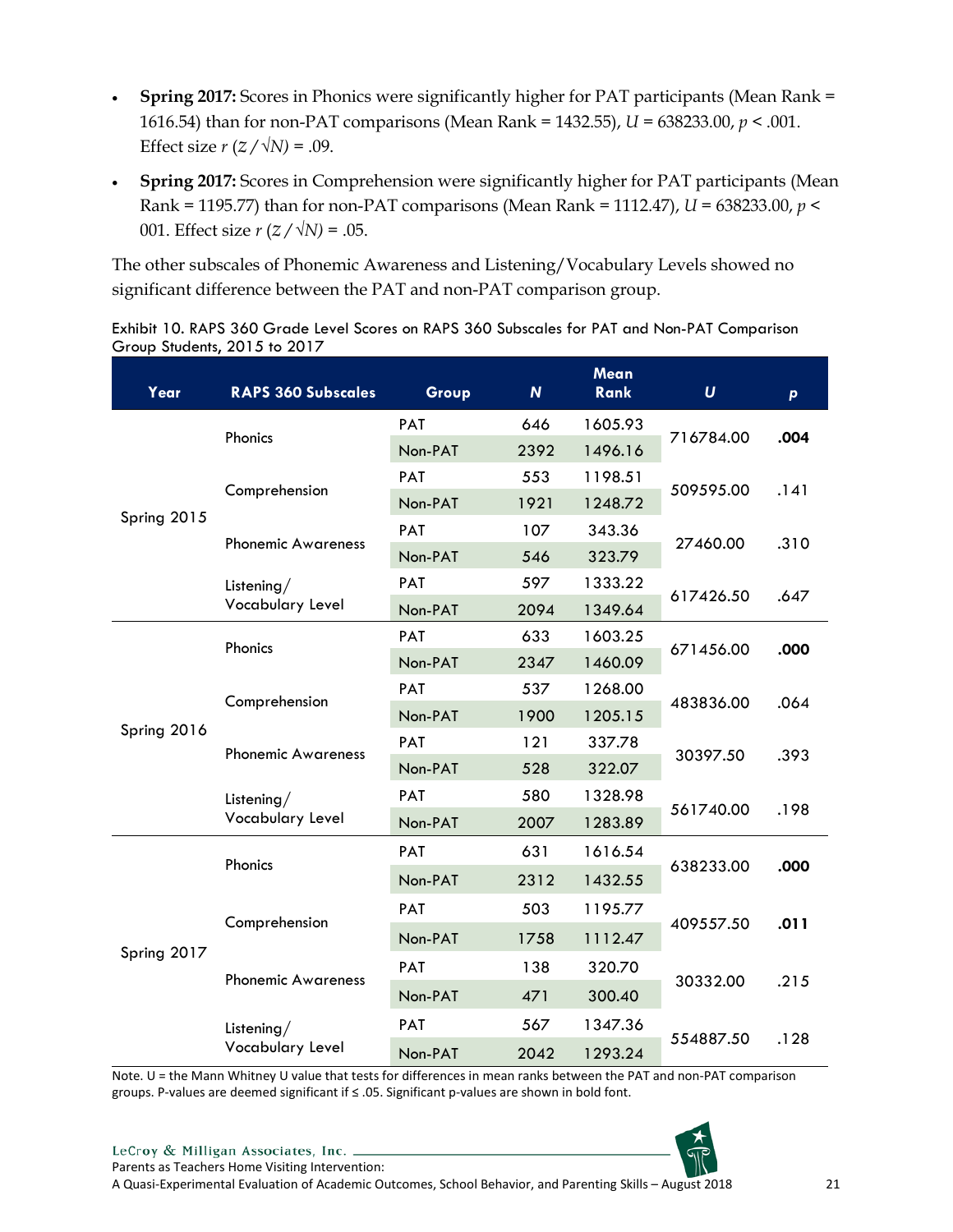### <span id="page-22-0"></span>**English Language Learner Achievement - AZELLA**

**Is there a difference in reading outcomes between PAT and non-PAT students as measured by the AZELLA?** The results suggest PAT ELL students performed better than non-PAT ELL students on the AZELLA. PAT participation was associated with consistently larger mean scores compared to non-PAT participation in reading, writing, and total scores for all three years and a statistically significant MANOVA effect was obtained, as six of the nine *F*-tests were statistically significant.

A one-way Multivariate Analysis of Variance (MANOVA) was conducted to test the hypothesis that there would be one or more mean differences between PAT students (*n* = 60) and non-PAT comparison students (*n* = 229) on AZELLA assessment outcomes in reading, writing, and total combined scores over three years (2015, 2016, and 2017). Prior to conducting the MANOVA, a series of Pearson correlations were performed between the dependent variables to test the assumption that the dependent variables would be correlated in the moderate range (i.e., 0.20 - 0.60; Meyers et al., 2006) (see Exhibit 11). A meaningful pattern of correlations was observed among most of the dependent variables, suggesting the appropriateness of a MANOVA. Additionally, the Box's M value of 113.95 was associated with a *p* value of 0.006, which was interpreted as non-significant based on Huberty and Petoskey's (2000) guideline (i.e., p <0.005). Thus, the covariance matrices between the groups were assumed to be equal for the purposes of the MANOVA.

|              | 1.  | 2.               | 3.  | 4.  | 5.  | 6.  | 7.  | 8.  | 9.  | M       | <b>SD</b> |
|--------------|-----|------------------|-----|-----|-----|-----|-----|-----|-----|---------|-----------|
| 1. Read '15  | 1.0 |                  |     |     |     |     |     |     |     | 227.45  | 24.34     |
| 2. Write '15 | .64 | 1.0              |     |     |     |     |     |     |     | 224.75  | 29.72     |
| 3. Total '15 | .59 | .65              | 1.0 |     |     |     |     |     |     | 2379.91 | 60.69     |
| 4. Read '16  | .42 | .38              | .25 | 1.0 |     |     |     |     |     | 228.82  | 22.02     |
| 5. Write '16 | .37 | .49              | .40 | .67 | 1.0 |     |     |     |     | 232.30  | 25.39     |
| 6. Total '16 | .24 | .46              | .71 | .54 | .67 | 1.0 |     |     |     | 2413.28 | 48.05     |
| 7. Read '17  | .30 | .28              | .21 | .39 | .35 | .18 | 1.0 |     |     | 234.36  | 20.53     |
| 8. Write '17 | .34 | .30 <sub>0</sub> | .17 | .32 | .37 | .28 | .66 | 1.0 |     | 235.38  | 24.40     |
| 9. Total '17 | .23 | .40              | .68 | .26 | .46 | .80 | .48 | .53 | 1.0 | 2444.69 | 50.18     |

<span id="page-22-1"></span>

| Exhibit 11. Pearson Correlations, Means, and Standard Deviations Associated with AZELLA Reading, |  |
|--------------------------------------------------------------------------------------------------|--|
| Writing and Total Scores                                                                         |  |

Note. N = 692; Correlations greater than .10 are statistically significant (*p* < .01).

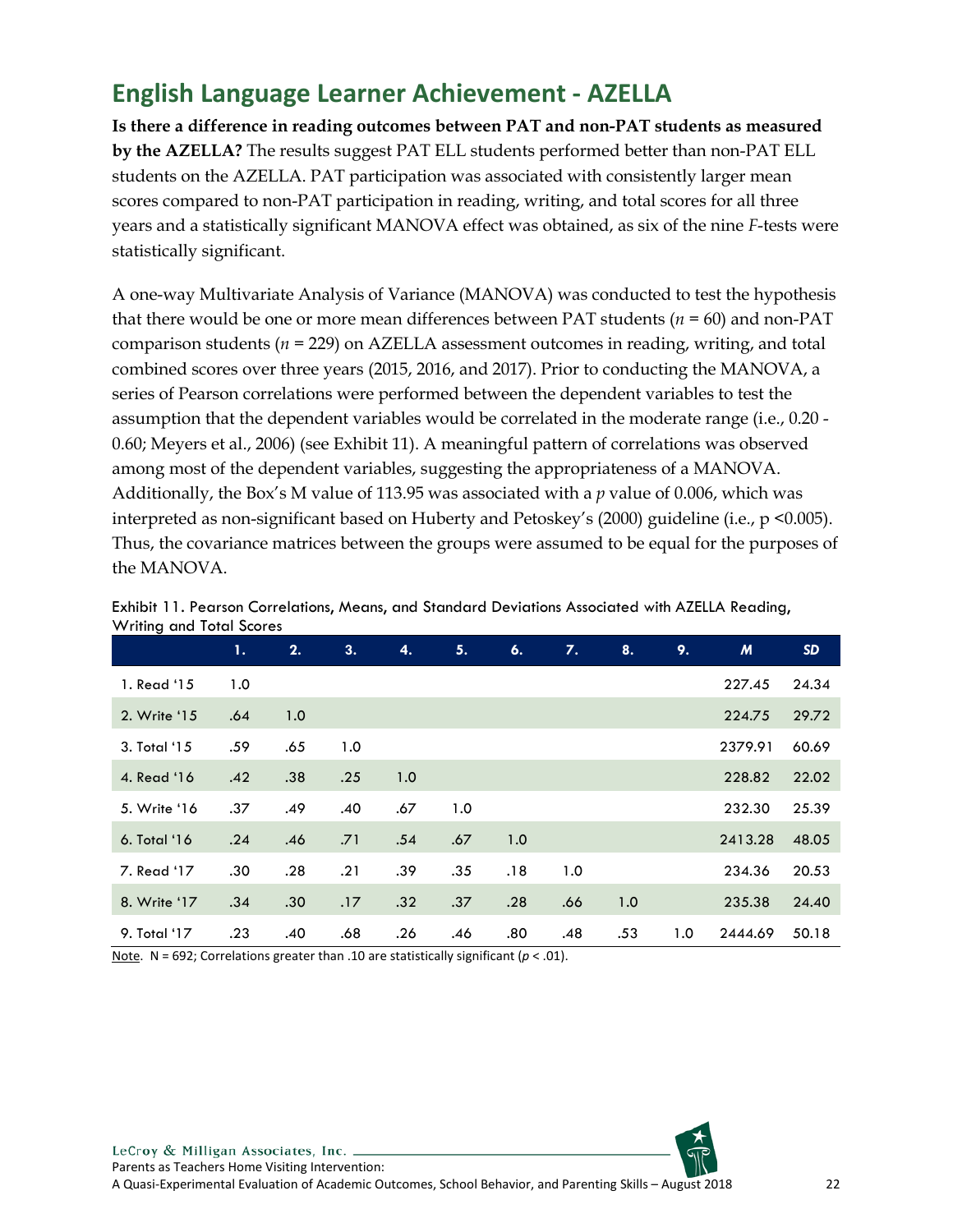As shown in Exhibits 12 and 13, PAT students had significantly higher mean scores than the non-PAT comparison group students for six of the nine *F*-tests: Reading in 2015, Writing in 2015, 2016, and 2017, and Total Scores in 2015 and 2016. Effect sizes for the *F*-tests were small ranging from 0.002 to a high of 0.037. A statistically significant MANOVA was observed (Wilks' Lambda =  $0.94$ ;  $F(9, 279) = 2.08$ ;  $p = 0.03$ ) and the multivariate effect size was estimated at 0.063. This finding implies that 6.3% of the variance in the canonically derived dependent variable was accounted for by the group variable (PAT/non-PAT comparisons).



<span id="page-23-0"></span>

Note. PAT participants (n=60); Non-PAT comparisons (n=229). P-values are deemed significant if ≤ .05. Significant p-values are shown in bold font.



<span id="page-23-1"></span>

Note. PAT participants (n=60); Non-PAT comparisons (n=229). P-values are deemed significant if ≤ .05. Significant p-values are shown in bold font.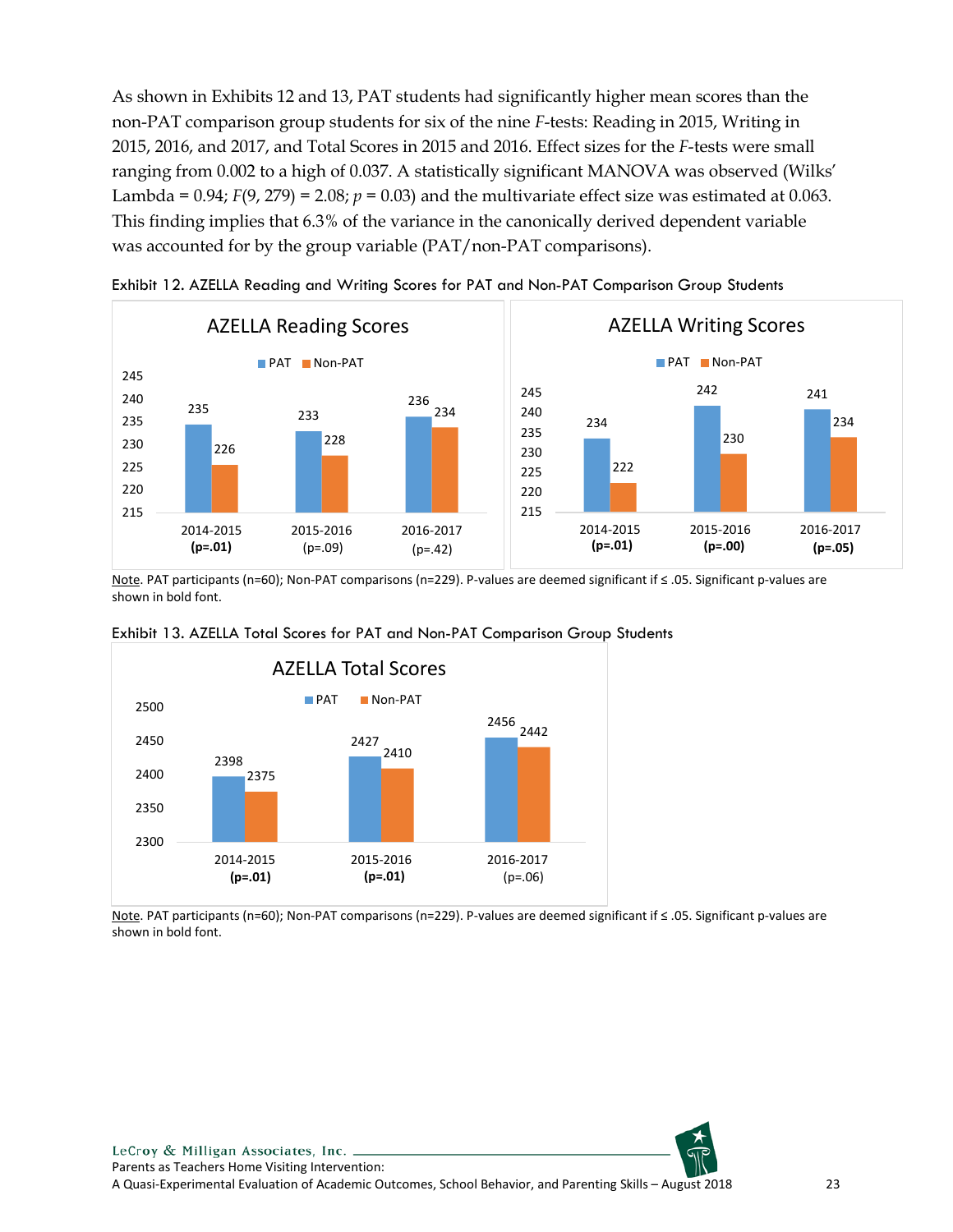## <span id="page-24-0"></span>**Absenteeism and Suspension Outcomes**

**Is there a difference between PAT and non-PAT students on child school indicators of absence rates and number of suspensions (in-school and out-of-school) in the last few school years?**

#### <span id="page-24-1"></span>**Absenteeism**

Comparing absence rates of PAT students and non-PAT comparison students, Exhibits 14 and 15 show that PAT students had significantly lower average rates of absenteeism than non-PAT comparison students over four school years, from 2014 to 2017 (*p* = .000). Independent samples t-tests showed that PAT students had significantly lower average absence rates, ranging from an average of 1.3 days to 1.8 days, compared to non-PAT students, with significantly higher average absence rate ranging from 3.5 days to 4.3 days. The effect size for each school year ranges from a low of .28 to a high of .49, suggesting that participation in the PAT program produces a small to medium effect on student absenteeism.

| <b>School Year</b> | Group      | N    | <b>Mean</b><br><b>Absence</b><br><b>Rate</b> | <b>SD</b> | Ŧ      | p    | <b>ES</b> |
|--------------------|------------|------|----------------------------------------------|-----------|--------|------|-----------|
|                    | <b>PAT</b> | 671  | 1.3                                          | 3.4       | 14.638 | .000 |           |
| 2013-2014          | Non-PAT    | 2822 | 4.2                                          | 7.7       |        |      | .49       |
| 2014-2015          | <b>PAT</b> | 670  | 1.6                                          | 3.7       | 13.183 | .000 |           |
|                    | Non-PAT    | 3057 | 4.3                                          | 8.1       |        |      | .43       |
| 2015-2016          | <b>PAT</b> | 705  | 1.6                                          | 3.6       | 10.564 | .000 |           |
|                    | Non-PAT    | 3305 | 3.7                                          | 8.5       |        |      | .32       |
|                    | <b>PAT</b> | 745  | 1.8                                          | 3.8       | 8.554  | .000 |           |
| 2016-2017          | Non-PAT    | 3307 | 3.5                                          | 7.8       |        |      | .28       |

<span id="page-24-2"></span>Exhibit 14. Average Absence Rates by PAT and Non-PAT Comparison Group Students, 2014 to 2017

Note. ES = effect size for independent samples T-test is Cohen's *d.* P-values are deemed significant if ≤ .05. Significant p-values are shown in bold font.



<span id="page-24-3"></span>

Parents as Teachers Home Visiting Intervention:

A Quasi-Experimental Evaluation of Academic Outcomes, School Behavior, and Parenting Skills – August 2018 24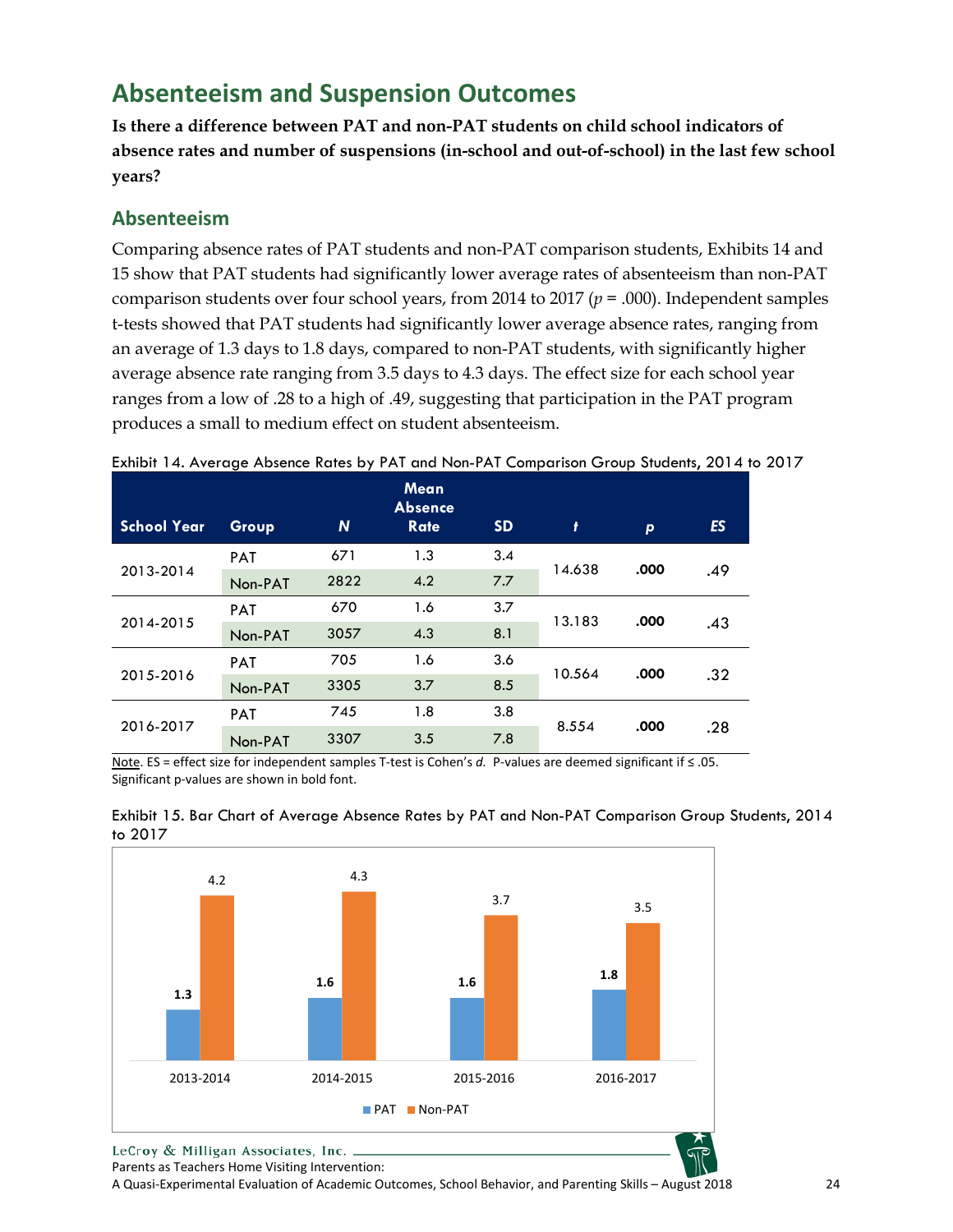### <span id="page-25-0"></span>**Suspensions**

#### *In-School Suspensions*

Exhibit 16 shows the results of a chi square test comparing PAT students with non-PAT matched comparison students across categories of in school suspensions for three school years. In general, the majority of students in both groups had zero in-school suspension days (ranging from 96% to 99% for both groups); a small percentage had 1 to 3 in-school suspension days (ranging from 1% to 3% for both groups); and an even smaller percentage had 4 or more inschool suspension days (ranging from .2% to .7% for both groups). Significance was observed favoring the PAT group over the non-PAT matched comparison group only for 2014-2015 (*p* = .03). Significance was not observed for the other school years assessed.

|                       |            | <b>In-School Suspension Day Categories</b> |                                   |                      |       |              |     |
|-----------------------|------------|--------------------------------------------|-----------------------------------|----------------------|-------|--------------|-----|
| <b>School</b><br>Year | Group      | 0 Days<br>% (n)                            | $1 - 3$ Days<br>$\frac{9}{6}$ (n) | $4+$ Days<br>$%$ (n) | $x^2$ | $\mathsf{p}$ | ES  |
| $2014 -$<br>2015      | <b>PAT</b> | 99% (973)                                  | $1\%$ (6)                         | $.4\%(4)$            |       |              |     |
|                       | Non-PAT    | 98% (4805)                                 | $2\%$ (84)                        | $.5\%$ (26)          | 6.845 | .03          | .03 |
| $2015 -$<br>2016      | <b>PAT</b> | 98% (967)                                  | $1\%$ (14)                        | $.2\%$ (2)           |       |              |     |
|                       | Non-PAT    | 97% (4780)                                 | $2\%$ (102)                       | $.7\%$ (33)          | 4.894 | .09          | .03 |
| 2016-                 | <b>PAT</b> | 97% (957)                                  | $2\%$ (22)                        | $.4\%(4)$            |       |              |     |
| 2017                  | Non-PAT    | 96% (4736)                                 | $3\%$ (151)                       | $.6\%$ (28)          | 2.428 | .29          | .02 |

<span id="page-25-1"></span>Exhibit 16. In-School Suspension Days by PAT and Non-PAT Comparison Students, 2015 to 2017

Note: PAT participants (*n* = 983); Non-PAT comparisons (*n* = 4915). The observed count is shown, however, none of the cells produced an expected count less than 5. The minimum expected count to run a valid Chi Square test is *n* = 5. ES = effect size for Chi Square is Cramer's *V*. Within groups, percentages may total over 100% due to rounding. P-values are deemed significant if ≤ .05. Significant p-values are shown in bold font.

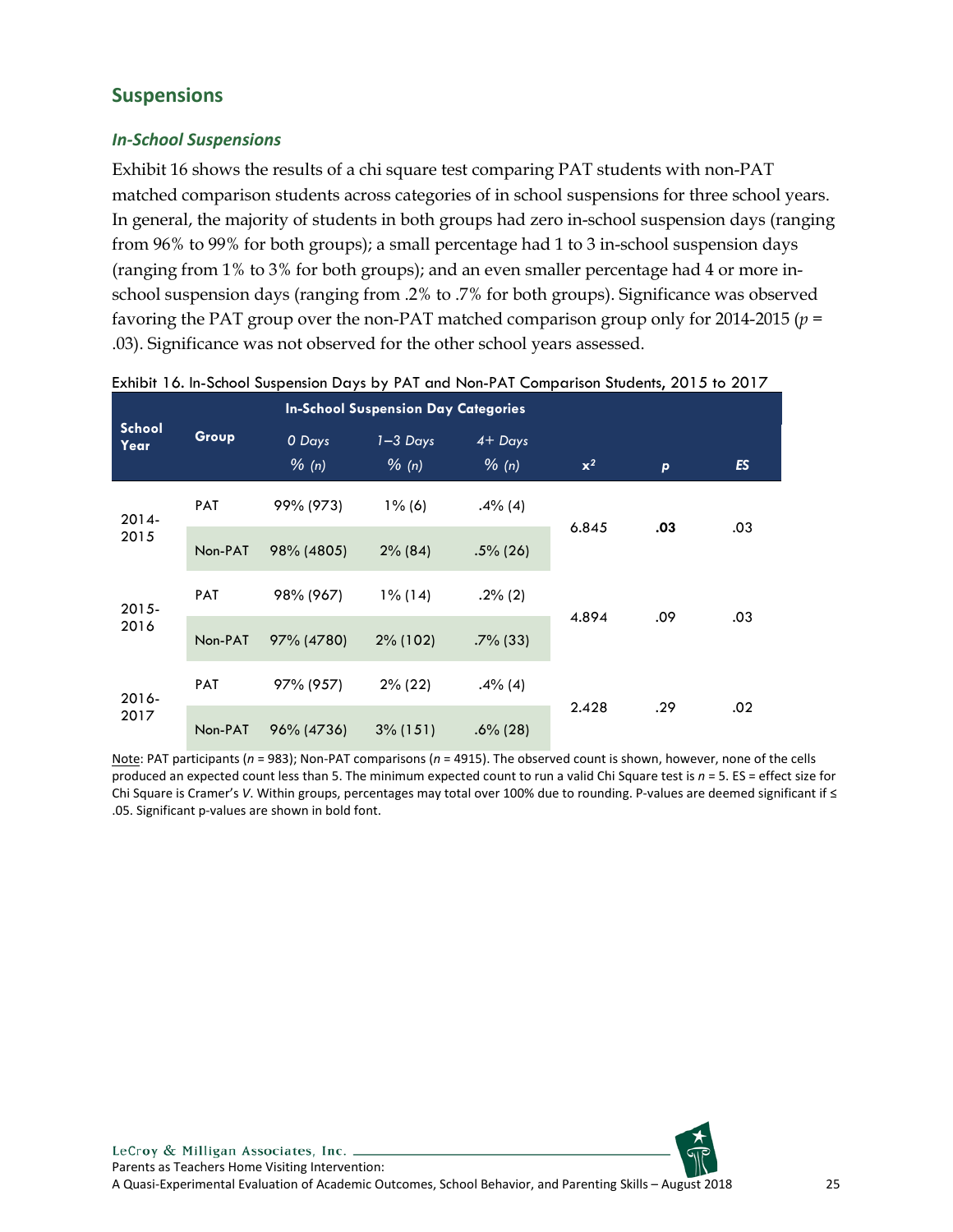#### *Out-of-School Suspensions*

Similar to in-school suspensions, Exhibit 17 shows that the majority of both PAT and non-PAT matched comparison students had zero out-of-school suspension days. A Chi Square test produced significant results favoring the PAT group over the non-PAT group for 2014-2015 (*p* = .03) only. Significance was not observed for the other school years assessed.

|                | Out-of-School Suspension Day Categories |                 |                       |                    |       |              |     |  |  |
|----------------|-----------------------------------------|-----------------|-----------------------|--------------------|-------|--------------|-----|--|--|
| School<br>Year | Group                                   | 0 Days<br>% (n) | $1 - 3$ Days<br>% (n) | $4+$ Days<br>% (n) | $x^2$ | $\mathbf{p}$ | ES  |  |  |
| $2014 -$       | <b>PAT</b>                              | 98% (967)       | $1\%$ (14)            | $.2\%$ (2)         |       |              |     |  |  |
| 2015           | Non-PAT                                 | 98% (4796)      | $1\%$ (65)            | $1\%$ (54)         | 7.030 | .03          | .04 |  |  |
| $2015 -$       | <b>PAT</b>                              | 98% (961)       | $1\%$ (12)            | $1\%$ (10)         |       |              |     |  |  |
| 2016           | Non-PAT                                 | 97% (4745)      | $2\%$ (86)            | 2% (84             | 4.210 | .24          | .02 |  |  |
| 2016-          | <b>PAT</b>                              | 97% (957)       | $2\%$ (18)            | $1\%$ (8)          |       |              |     |  |  |
| 2017           | Non-PAT                                 | 96% (4736)      | 2% (103)              | $2\%$ (76)         | 3.449 | .18          | .02 |  |  |

<span id="page-26-0"></span>

| Exhibit 17. Categories of Out-of-School Suspension Days by PAT and Non-PAT Comparison |  |
|---------------------------------------------------------------------------------------|--|
| Group Students, 2015 to 2017                                                          |  |

Note. PAT participants (*n* = 983); Non-PAT comparisons (*n* = 4915). The observed count is shown, however, none of the cells produced an expected count less than 5. The minimum expected count to run a valid Chi Square test is *n* = 5. ES = effect size for Chi Square is Cramer's *V*. Within groups, percentages may total over 100% due to rounding. P-values are deemed significant if ≤ .05. Significant p-values are shown in bold font.

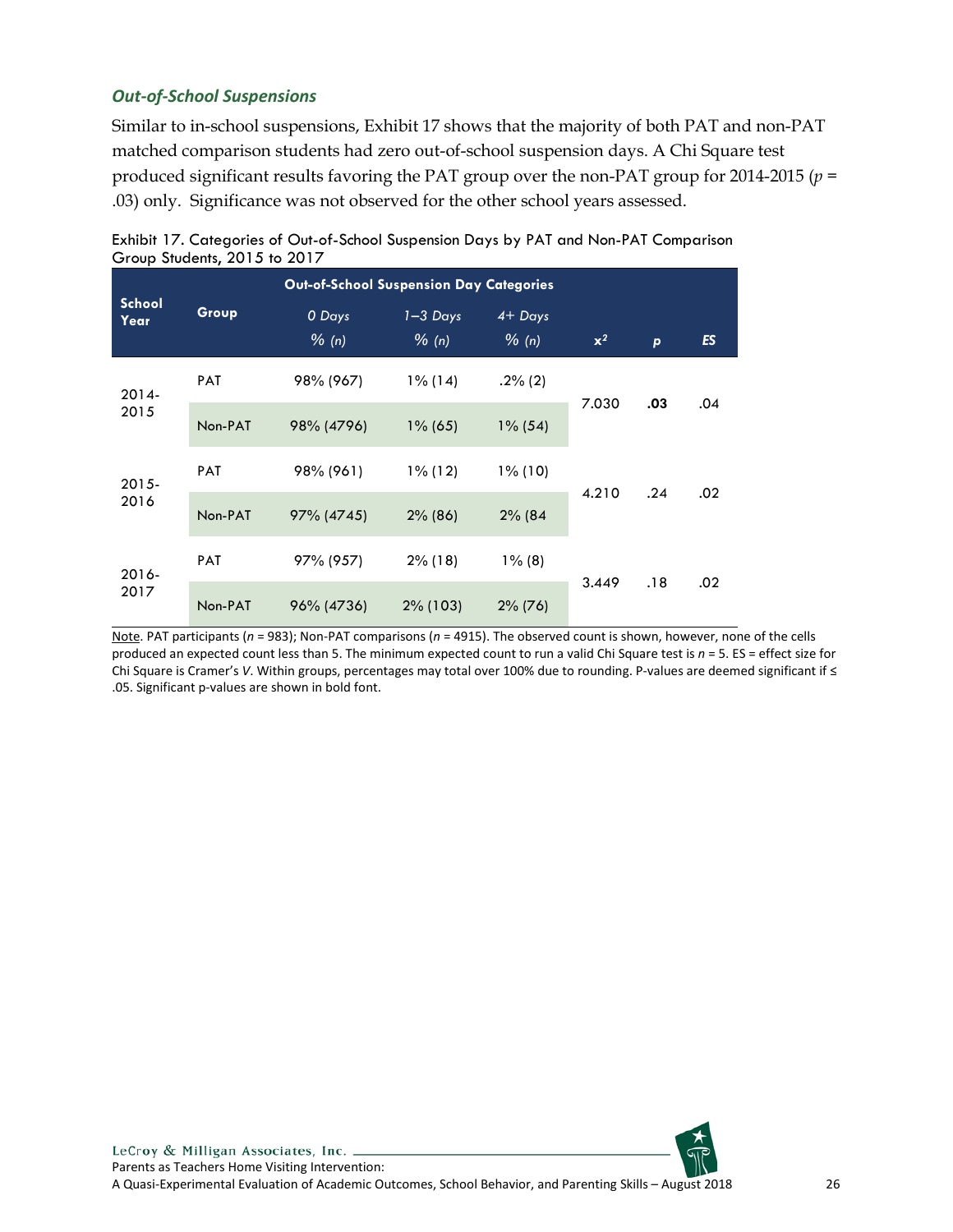### <span id="page-27-0"></span>**Parenting Outcomes**

**To what extent does the PAT intervention improve parenting skills as evaluated by testing the hypothesis that pretest and posttest means are equal in a within group analysis of parents as measured by KIPS and the PFS?**

#### <span id="page-27-1"></span>**Keys to Interactive Parenting Scales**

To test the null hypothesis that pretest and posttest mean KIPS scores were equal among the same group of PAT parents, a dependent samples *t-*test was performed (see Exhibit 16). The null hypothesis of equal means was rejected (*t*(181) = 5.008; *p* < .001). PAT parents demonstrated a significant improvement in parenting quality over time from pretest and posttest KIPS assessment. Cohen's *d* was estimated at .37, which is a medium effect based on Cohen's (1988) guidelines.

<span id="page-27-3"></span>

| Exhibit 18. Change in PAT Parents' Total Average KIPS Pretest and Posttest Scores |  |  |  |  |  |  |
|-----------------------------------------------------------------------------------|--|--|--|--|--|--|
|-----------------------------------------------------------------------------------|--|--|--|--|--|--|

| <b>Assessment</b>                             | <b>Mean Score (SD)</b> | <b>Diff</b> | Ŧ     | p    | ES  | 'N. |
|-----------------------------------------------|------------------------|-------------|-------|------|-----|-----|
| Pretest Total Mean Score                      | 3.66(.61)              |             |       |      |     |     |
| 3.87(.71)<br><b>Posttest Total Mean Score</b> |                        | .21         | 5.008 | .000 | .37 | 182 |

Note. Diff = difference from 2015 to 2017 math scale score. ES = Cohen's *d* is the calculated effect size for a paired-sample ttest. P-values are deemed significant if ≤ .05. Significant p-values are shown in bold font.

#### <span id="page-27-2"></span>**Protective Factors Survey**

A dependent samples *t-*test was also performed on the four PFS subscale scores to test for equal mean scores for PAT parents from pretest to posttest (see Exhibit 17). The null hypothesis of equal means was rejected for three of the four subscales. PAT parents showed significant improvements over time in the subscale domains of family functioning, social support, and concrete support from pretest to posttest.

| <b>PFS Subscale</b>                    | <b>Pretest</b><br>Mean<br>Score (SD) | <b>Posttest</b><br><b>Mean</b><br>Score (SD) | <b>Diff</b> | $\mathbf{f}$ | p    | ES. | N   |
|----------------------------------------|--------------------------------------|----------------------------------------------|-------------|--------------|------|-----|-----|
| Family Functioning/Resiliency Subscale | 6.10<br>(.89)                        | 6.29<br>(.87)                                | .18         | 2.853        | .005 | .18 | 250 |
| Social Support Subscale                | 6.25<br>(.98)                        | 6.42<br>(.83)                                | .18         | 2.796        | .006 | .18 | 250 |
| Concrete Support Subscale              | 4.01<br>(2.05)                       | 4.91<br>(2.06)                               | .91         | 5.311        | .000 | .34 | 248 |
| Nurturing and Attachment Subscale      | 6.69<br>(.38)                        | 6.74<br>(.37)                                | .05         | 1.699        | .091 | .11 | 250 |

#### <span id="page-27-4"></span>Exhibit 19. Change in PAT Parents' PFS Subscale Pretest and Posttest Scores

Note. Diff = difference from 2015 to 2017 math scale score. ES = Cohen's *d* is the calculated effect size for a paired-sample ttest. P-values are deemed significant if ≤ .05. Significant p-values are shown in bold font.



LeCroy & Milligan Associates, Inc. \_ Parents as Teachers Home Visiting Intervention:

A Quasi-Experimental Evaluation of Academic Outcomes, School Behavior, and Parenting Skills – August 2018 27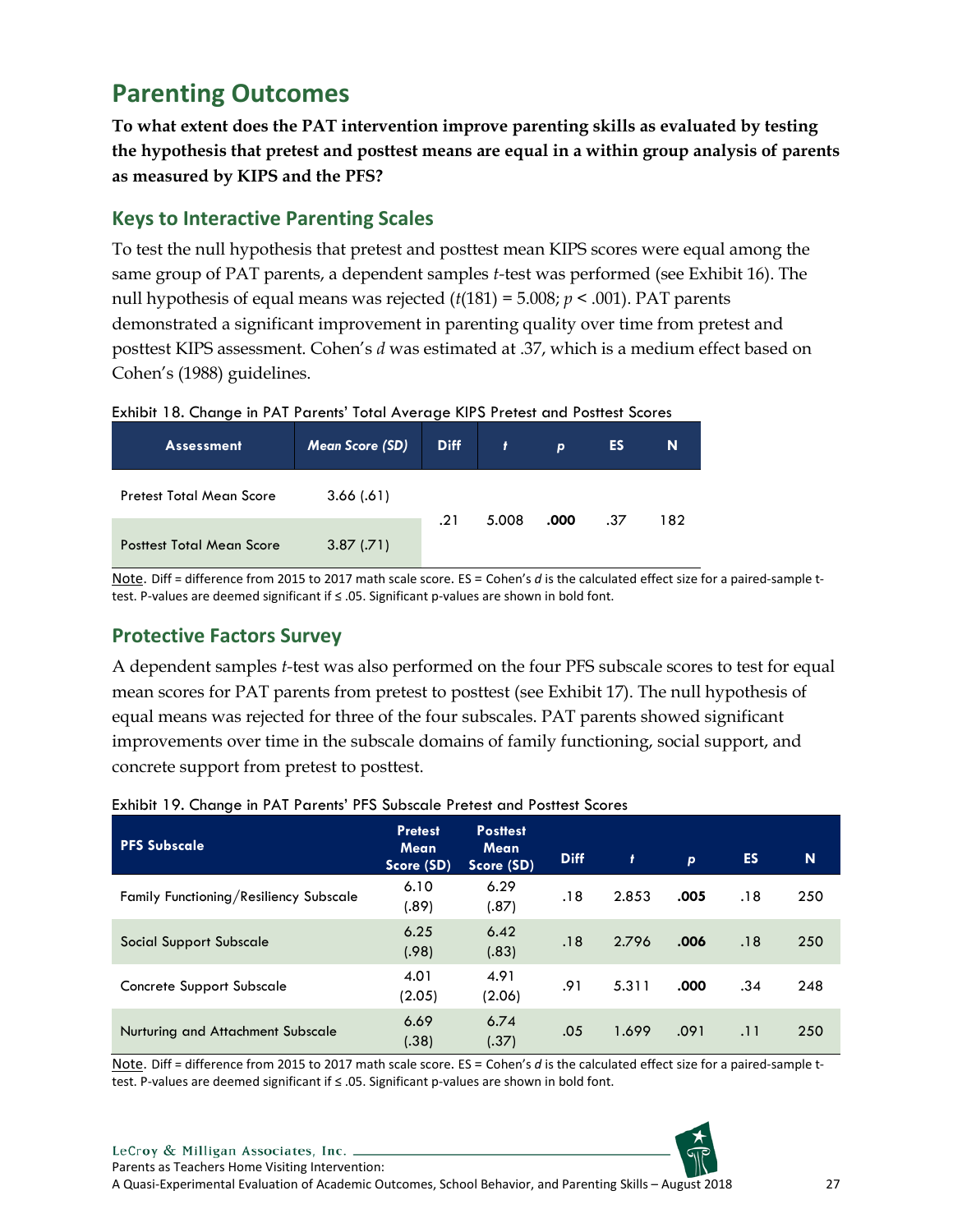# <span id="page-28-0"></span>**Discussion**

The aim of this study was to estimate the effect of the PAT home visiting intervention on SUSD students and their parents who participated in the program (i.e., PAT group), relative to a comparison group of SUSD students who did not participate in the PAT program (non-PAT group). Using a matched comparison group quasi-experimental design, this study assessed three years of academic and school outcomes in the areas of:

- Reading and math standardized assessment scores;
- Achievement of English language proficiency of ELL students; and
- School indicators of absentee rates and number of suspensions.

This study also examined change in parenting skills of parents who participated in the PAT program from baseline to posttest assessment (within group change) on two parenting measures: KIPS and PFS. Overall, findings from this study indicate that the PAT home visiting program was associated with statistically significant improvements in child academic outcomes (e.g., ELA/reading achievement, math, ELL English proficiency), and parenting skills. The current study extended past research on PAT by also ascertaining that PAT participation was associated with statistically significant decreases in absenteeism and in- and out-of-schoolsuspensions.

PAT participants displayed statistically significant higher ELA/reading achievement scores relative to the non-PAT comparison group as measured by the AzMERIT (Hedges'  $g = 0.10$ ); although this effect size is considered small (Cohen, 1988), it was the equivalent of moving a child from the 50th percentile to the 54th percentile in ELA/reading achievement. In terms of math, PAT participation was associated with statistically significant higher math gain scores for the PAT group as compared to the non-PAT group, as measured the by AzMERIT (Hedges' *g* = 0.28). These findings suggest that the PAT program played a role in the improvements in ELA/reading and math achievement displayed by the PAT student group. While the relationship between parenting skills and academic outcomes was not tested, because the PAT program focuses mainly on increasing parental knowledge of child development and improving parenting skills, significant improvements observed in parenting skills likely played a role in the improved academic achievement outcomes displayed by PAT children.

It is interesting and somewhat enigmatic that although PAT participants demonstrated significantly higher AzMERIT ELA/reading achievement scores relative to the non-PAT group, the increase in RAP-360 scores did not reach statistical significance. While the RAP-360 scores did improve in PAT participants relative to non-PAT participants, this improvement was only statistically significant for the phonics subscale and the comprehension subscale in SY2017. Perhaps PAT participation is associated with improved general reading achievement as measured by the AzMERIT, but PAT participation might not affect the specific reading skills measured by the RAP-360.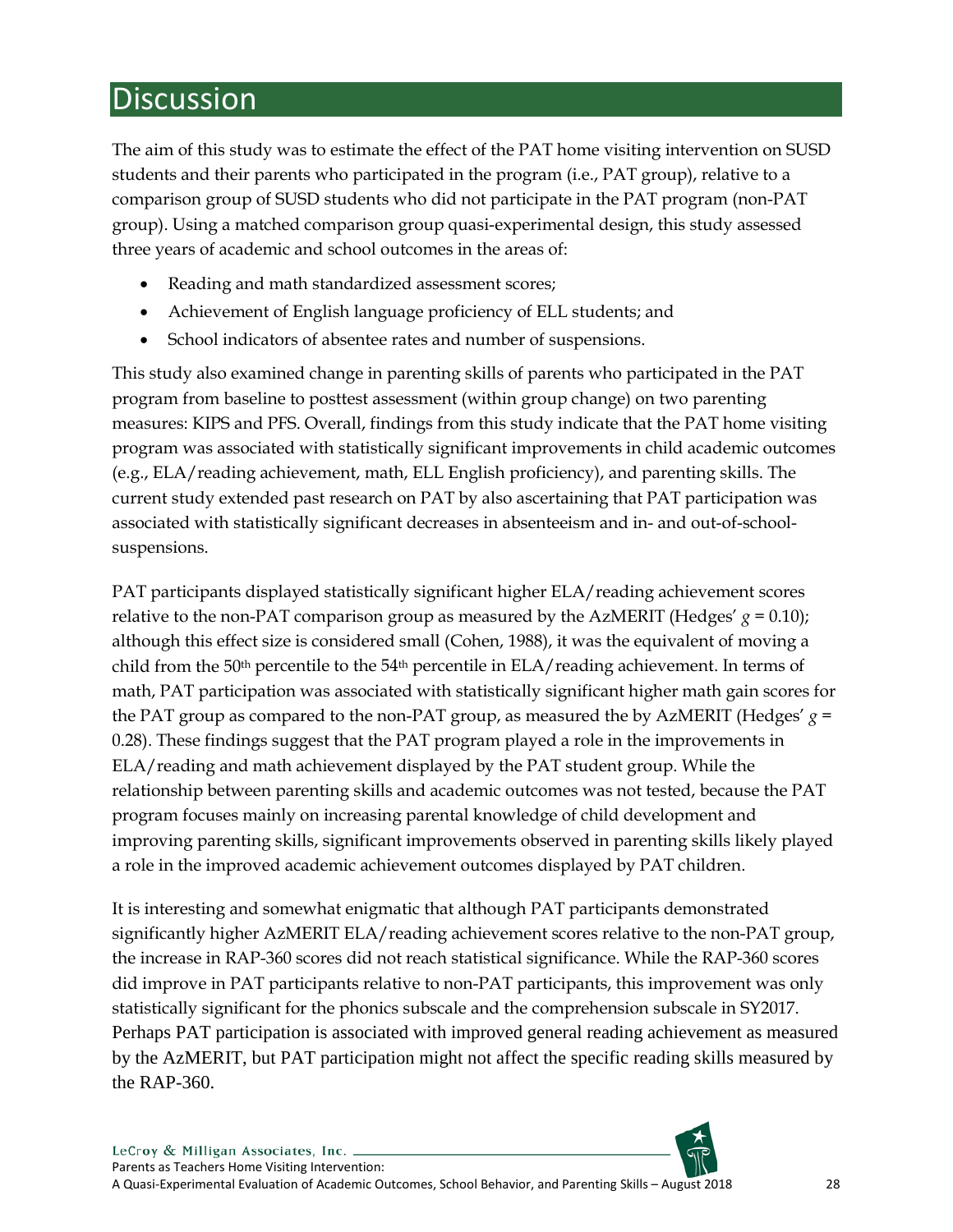It is also noteworthy that the PAT group had statistically significant higher scores in English language ability for ELL students as measured by the AZELLA as compared to the non-PAT group. Providing PAT for ELL students appears to be particularly important given their increased risk for negative academic outcomes. Providing PAT to this vulnerable group was associated with higher scores on a test of English language ability, which could serve to keep ELL students engaged in school, a vital protective factor for future positive developmental outcomes.

PAT participation was also significantly associated with lower absenteeism across all school years examined, as well as in- and out-of-school-suspensions in SY 2015. This lower rate of absences could indicate that PAT parents were more aware of the importance of education because of PAT participation and therefore were more inclined to ensure that their children attended school. The lower rates of school suspensions suggest that PAT participation was associated with improved child behavior. This finding highlights the notion that altering and improving parenting behavior and skills could in fact result in improved child behavior as well. However, mediational analysis between parenting quality and student outcome, thus further research on the causal links between improved PAT parenting behavior and child behavior is needed.

Finally, findings of the current study show that PAT participation was associated with statistically significantly higher parenting quality, as measured by the KIPS and PFS domains of family functioning, social supports, and concrete supports. The effect sizes were moderate (KIPS [ES = 0.48] PFS [ES = 0.18, .18, .34]; Cohen, 1988), but quite impressive for intervention research. This finding highlights the success of the PAT curriculum in improving parenting skills, knowledge, and confidence. Based on these results, it appears that the PAT curriculum provides parents with the necessary skills and knowledge to improve their parenting. Future research should investigate and confirm that this improved parenting is the mechanism of change that is responsible for improvements in child academic and behavioral outcomes.

# <span id="page-29-0"></span>Conclusion

Findings of the current study suggest that participation in the PAT program was associated with statistically significantly higher scores in student level outcomes including ELA/reading achievement, math achievement, and ELL student English language proficiency, as well as statistically significantly lower absenteeism and school suspensions. For parents, PAT participation was associated with statistically significantly higher parenting knowledge of child development, parent nurturance, parent-child attachment, family functioning, family social support, parent confidence, and parenting skills. These findings highlight the utility of the PAT home-visitation program in improving the family Microsystem, which likely helped improve children's academic achievement outcomes. Overall, current findings reinforce the importance

LeCroy & Milligan Associates, Inc. Parents as Teachers Home Visiting Intervention: A Quasi-Experimental Evaluation of Academic Outcomes, School Behavior, and Parenting Skills – August 2018 29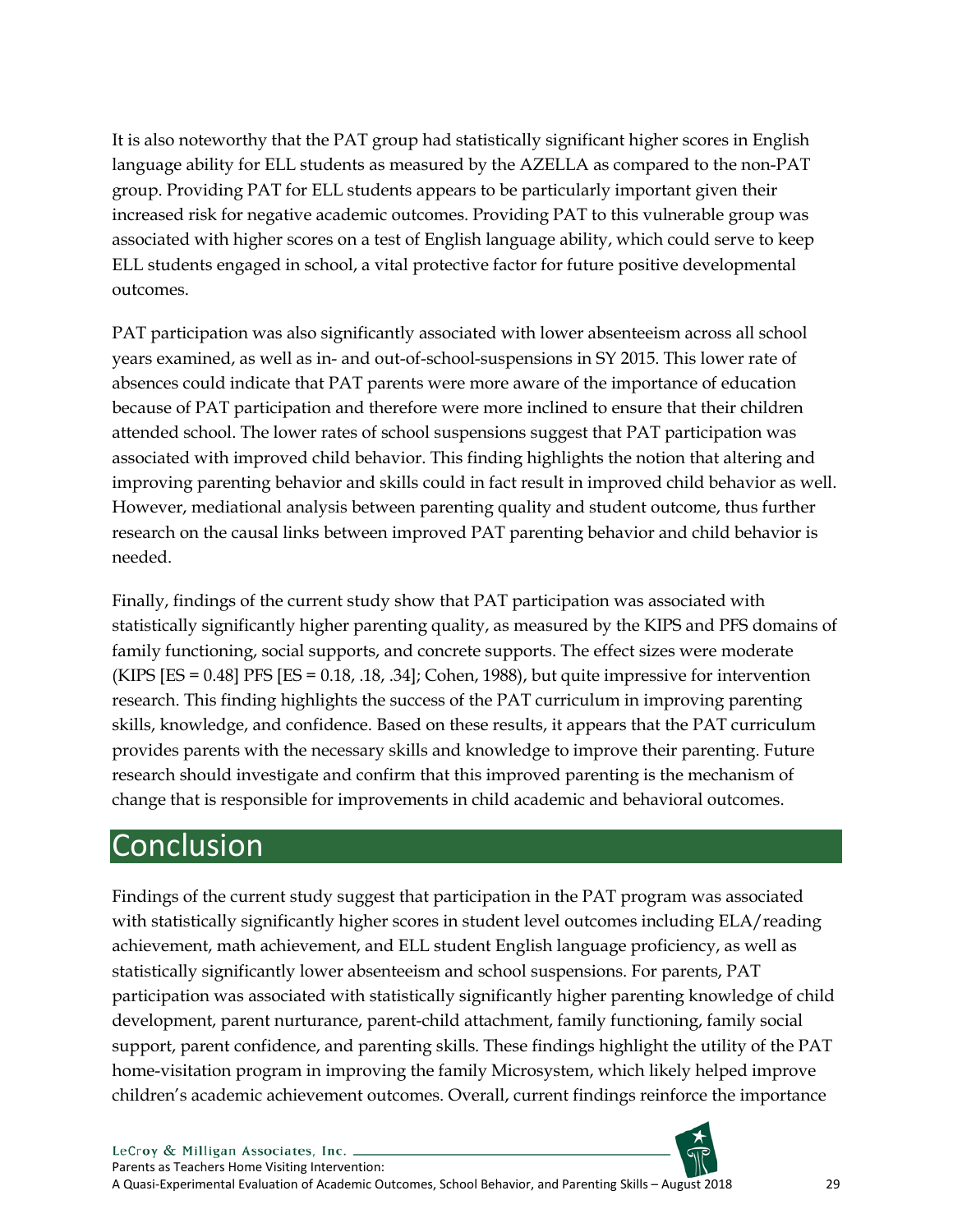of early and ongoing supportive interventions in terms of improving family functioning and child developmental outcomes.

## <span id="page-30-0"></span>**Study Limitations**

Findings of the current study must be understood in light of specific limitations. First, the lack of random assignment among treatments and comparisons leads to non-equivalent test groups which can reduce internal validity, and conclusions about causality are less definitive in quasiexperimental designs. Straight comparisons of outcomes between PAT participants and a comparison group do not meet the requirements for making a clear causal inference. For these reasons, it was imperative that the two groups were well-matched on key variables of gender, ethnicity, special education status, ELL and free/reduced lunch status. This is important because the more similar the two groups are at baseline, the more observed differences between the two groups could be attributed to the intervention. Yet, even though Propensity Score matching was successfully applied in identifying similar groups on key demographics mentioned above, the inability to rule out the possibility that outcomes are unrelated to program participation still exist.

Second, the initial data on children as PAT participants for this study were contained in two files: a file of 1,443 students that were former PAT participants, with birthdates ranging from September 1999 through October of 2010, and a file of 642 children pre-Kindergarten through 3rd grade with birthdates ranging from September 2008 to June 2017, who are receiving or had participated in PAT services during early childhood. The overlap in birthdates from these two files with participants born from 9/2008 through 10/2010, captured a very small number of PAT participants in the group variable. This effected the ability to provide PAT dosage analysis, as data on the frequency of home visits are available for children who participated in the PAT intervention after 2011, but not before. A within group analysis - within the PAT group only, would have allowed us to address dosage-related research questions such as the relationship between the duration of PAT participation with their school achievement outcomes, or the relationship between frequency of home visits and various school outcomes. Future research should examine the impact of program dosage on child and parent outcomes.

Third, it would have been ideal to have a control group of non-PAT parents in order to compare changes in KIPS and PFS scores to the PAT parent group. Additionally, the KIPS measure was completed by PAT staff without assessment of interrater reliability and may include bias as staff make observations of families on a rating scale and are likely to believe their efforts are leading to positive outcomes.

Fourth, our entire sample came from Arizona and the majority of the sample was Latino/Hispanic. These unique sample characteristics indicate that findings should be generalized to other geographic regions and races with caution. Future PAT research should use more geographically and ethnically/racially diverse samples in order to better understand how the program might operate differently across populations.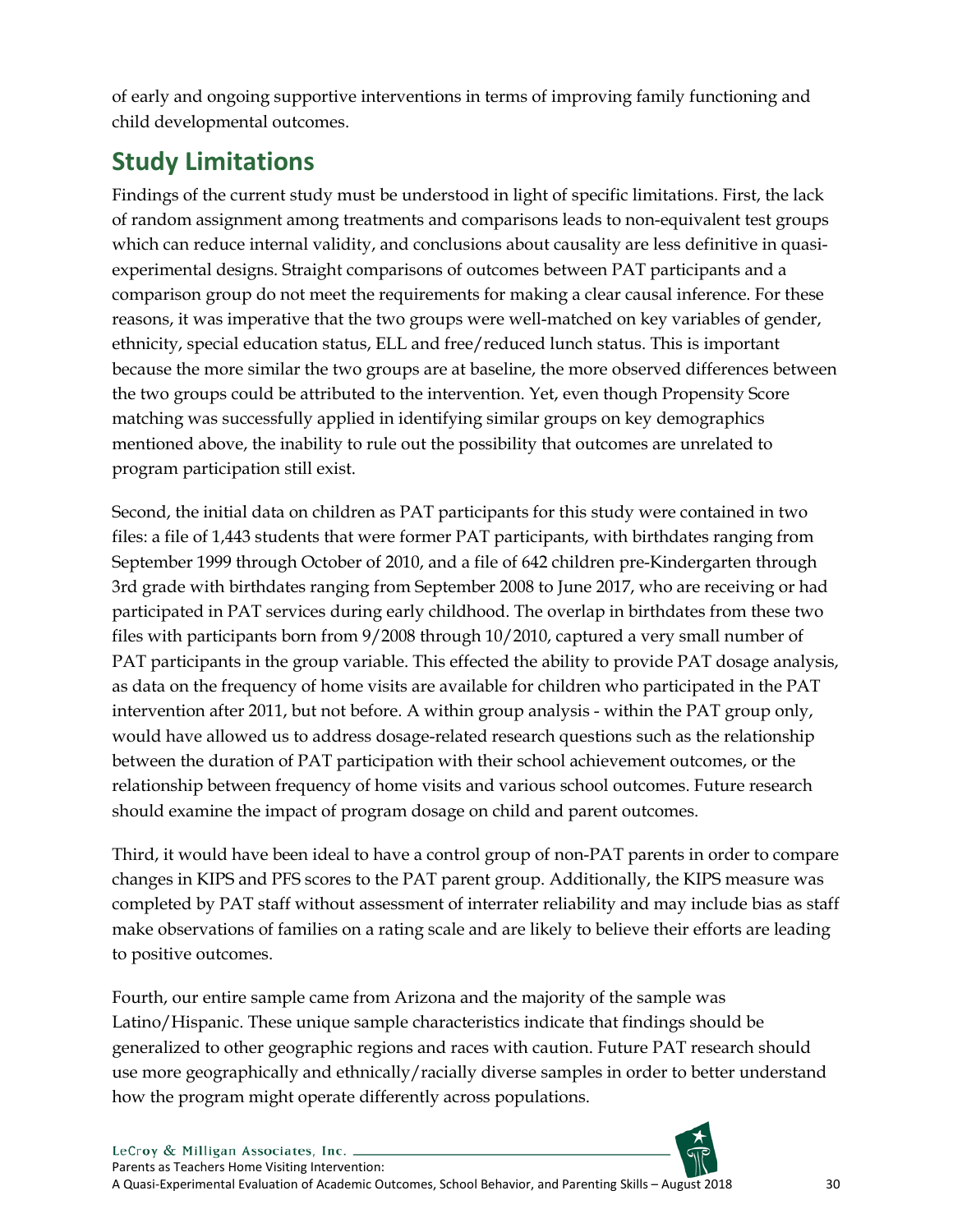Finally, outcome data on children's academic performance in elementary school is limited until more PAT children enter the school system and take part in assessments. This lack of connection (from limited passage of time) between dosage data (post-2011) and PAT children assessed in the public-school system produced very little overlap between PAT participation as late as 2011 and, having been in the school district long enough to establish records on their academic measures. Yet, the improvements in data collection and maintenance starting in 2011 by PAT staff create a promising opportunity for future analyses, as PAT students move through the school district and complete their academic assessments.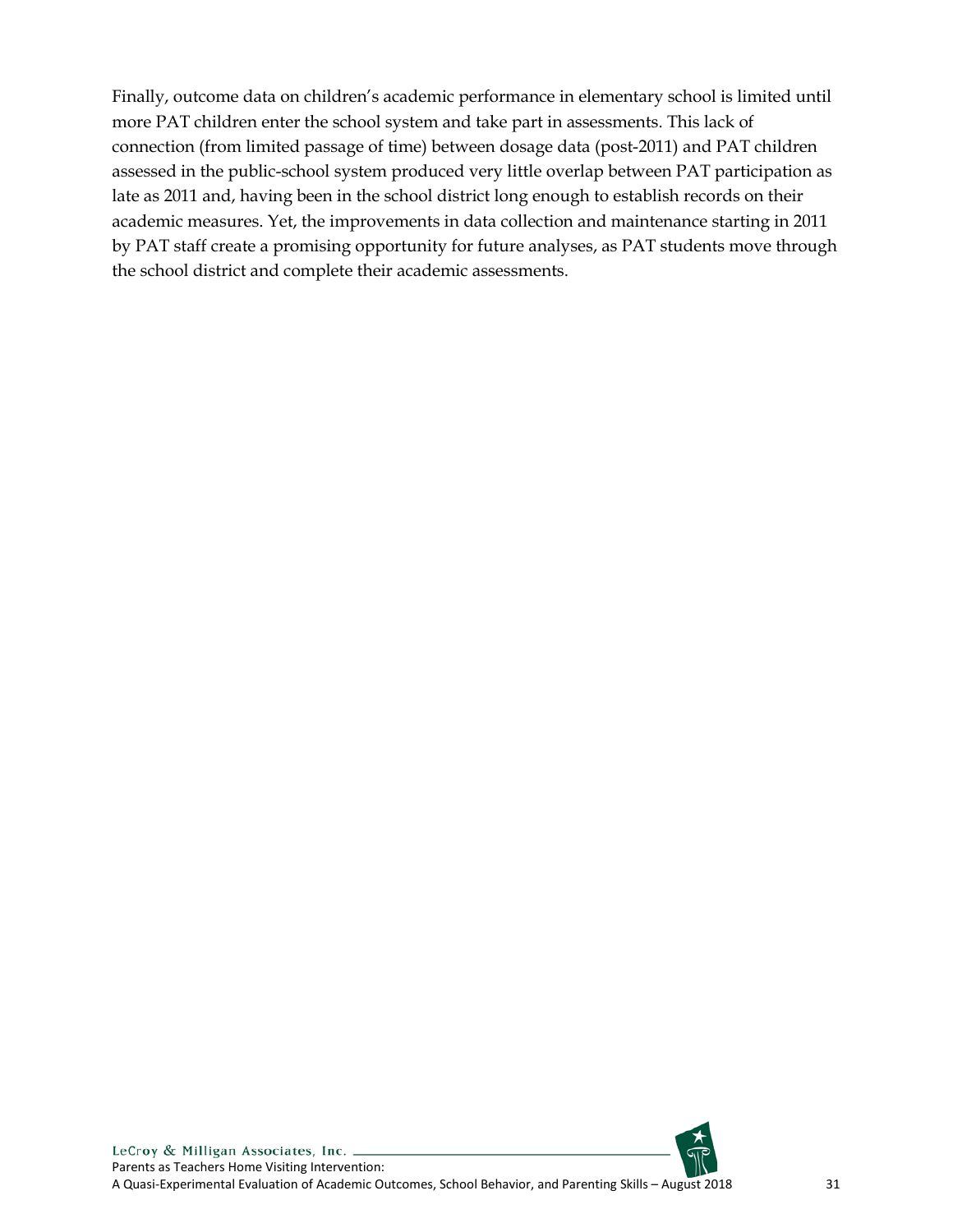## <span id="page-32-0"></span>References

- Arizona Department of Education (ADE), & American Institutes for Research. (2017). *Annual Technical Report: Arizona Statewide Assessment in English Language Arts and Math 2015- 2016 School Year.* Phoenix, AZ: Author.
- Arizona Department of Education & Harcourt Assessment, Inc. (2007). *Arizona English Language Learner Assessment: Technical manual*. Phoenix, AZ: Author.
- Arizona Department of Education. (2014). *Arizona English Language Learner Assessment (AZELLA): Evidence-Based Standard Setting Review Report Kindergarten Placement Test.* Phoenix, AZ: Author.
- Arizona Department of Education (ADE). (2016). *Arizona English Language Learner Assessment: 2016 Technical Report.* Phoenix, AZ: Author.
- Cohen, J. (1988). *Statistical power analysis for the behavioral sciences (2nd ed.).* Hillsdale, NJ: Lawrence Earlbaum Associates.
- Cohen, J. (1992). A power primer. *Psychological Bulletin, 12*, 155-159.
- Comfort, M., & Gordon, P. R. (2006). The Keys to Interactive Parenting Scale (KIPS): A practical observational assessment of parenting behavior. *NHSA Dialog: A Research-To-Practice Journal for the Early Intervention Field, 9*(1), 22–48.
- Comfort, M., Gordon, P. R., English, B., Hacker, K., Hembree, R., Knight, C. R., & Miller, C. (2010). Keys to Interactive Parenting Scale: KIPS shows how parents grow. *Zero to Three Journal, 30*(4), 33–39.
- Comfort, M., Gordon, P.R., & Naples, D. (2011). KIPS: An evidence-based tool for assessing parenting strengths and needs in diverse families. *Infants & Young Children, 24*(1), 56-74.
- Comfort, M., Gordon, P. R., & Unger, D. G. (2006). Keys to Interactive Parenting Scale: A window into many facets of parenting. *Zero to Three Journal, 26*(5), 37–44.
- Counts, J.M., Buffington, E.S., Chang-Rios, K., Rasmussen, H.N., Preacher, K.J. (2010). The development and validation of the protective factors survey: A self-report measure of protective factors against child maltreatment. *Child Abuse and Neglect*, *34*, (10) 762-772.
- Cronbach, L. J. (1951). Coefficient alpha and the internal structure of tests. *Psychometrika*. 16, 297-334.
- Ellis, P. D. (2010). *The Essential Guide to Effect Sizes: Statistical Power, Meta-Analysis, and the Interpretation of Research Results*. New York: Cambridge University Press. pp. 9-11.



LeCroy & Milligan Associates, Inc. Parents as Teachers Home Visiting Intervention: A Quasi-Experimental Evaluation of Academic Outcomes, School Behavior, and Parenting Skills – August 2018 32